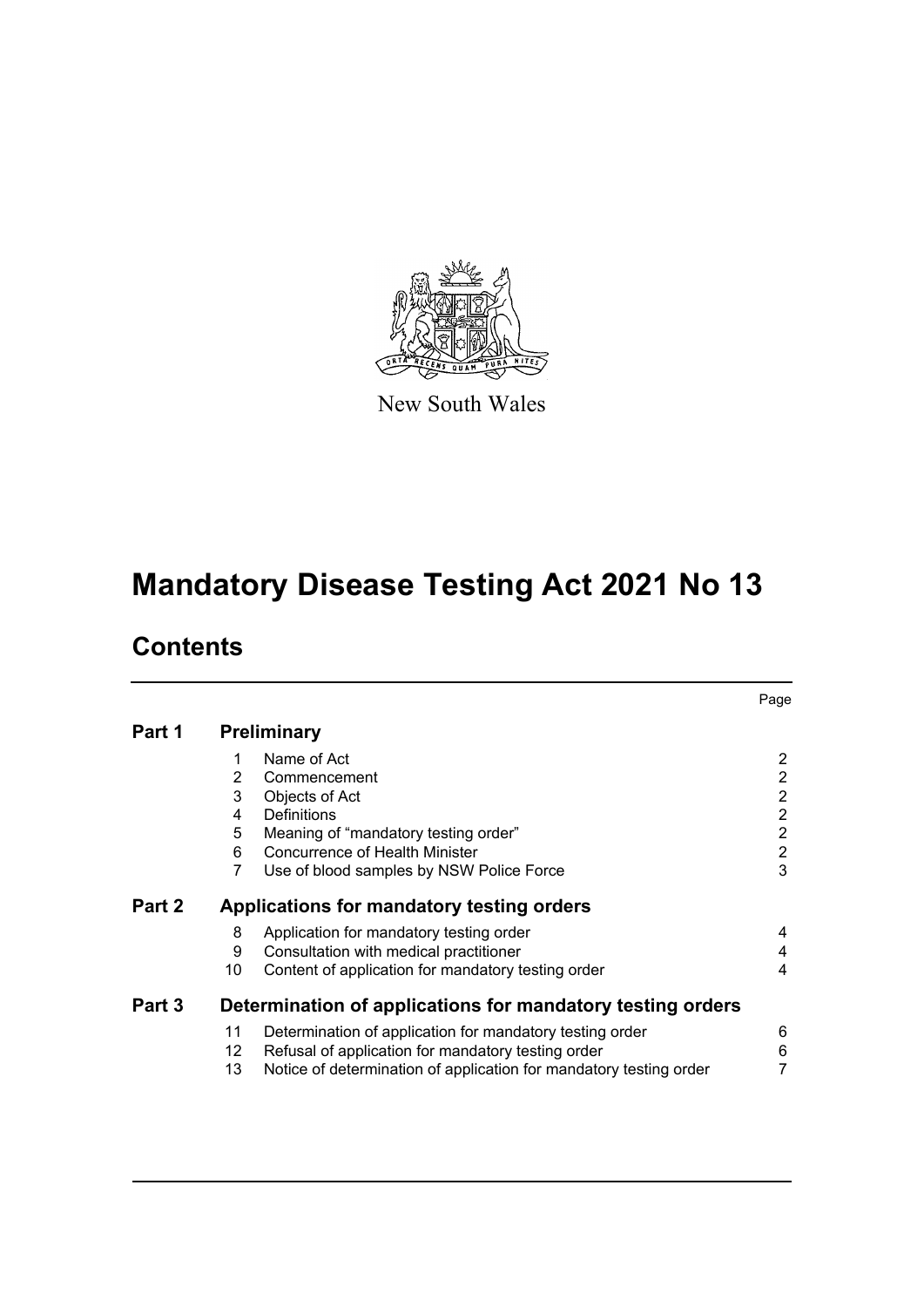| Part 4                                 |                                                 | Mandatory testing orders for vulnerable third parties                                                                                                                                                                                                                                                                   |                                  |  |  |  |
|----------------------------------------|-------------------------------------------------|-------------------------------------------------------------------------------------------------------------------------------------------------------------------------------------------------------------------------------------------------------------------------------------------------------------------------|----------------------------------|--|--|--|
|                                        | 14<br>15<br>16<br>17                            | Application to Court for mandatory testing order for vulnerable third<br>party<br>Court may make mandatory testing order for vulnerable third party<br>Jurisdiction of Local Court and Children's Court<br>Court to continue to deal with application for mandatory testing order<br>even if third party not vulnerable | 8<br>8<br>8<br>9                 |  |  |  |
| Part 5                                 | Content and service of mandatory testing orders |                                                                                                                                                                                                                                                                                                                         |                                  |  |  |  |
|                                        | 18<br>19                                        | Content of mandatory testing order<br>Service of mandatory testing order                                                                                                                                                                                                                                                | 10<br>10                         |  |  |  |
| Part 6                                 | Carrying out of mandatory testing               |                                                                                                                                                                                                                                                                                                                         |                                  |  |  |  |
|                                        | 20<br>21<br>22                                  | Carrying out of blood test<br>Functions of police officers and correctional officers for detained third<br>parties<br>Results of blood test                                                                                                                                                                             | 11<br>11<br>11                   |  |  |  |
| Part 7                                 | <b>Review by Chief Health Officer</b>           |                                                                                                                                                                                                                                                                                                                         |                                  |  |  |  |
|                                        | 23<br>24<br>25<br>26                            | Application for review by Chief Health Officer<br>Effect of application for review by third party<br>Determination of application for review by Chief Health Officer<br>Notice of determination of review by Chief Health Officer                                                                                       | 13<br>13<br>13<br>14             |  |  |  |
| Part 8                                 | <b>Offences and proceedings</b>                 |                                                                                                                                                                                                                                                                                                                         |                                  |  |  |  |
|                                        | 27<br>28<br>29<br>30<br>31<br>32                | Failure to comply with mandatory testing order<br>False or misleading information<br>Disclosure of information<br>Proceedings for offences<br>Evidence not admissible in proceedings against third party<br>Personal liability and professional standards                                                               | 15<br>15<br>15<br>16<br>16<br>16 |  |  |  |
| Part 9                                 |                                                 | <b>Administration</b>                                                                                                                                                                                                                                                                                                   |                                  |  |  |  |
|                                        | 33<br>35                                        | Guidelines<br>34 Costs<br>Delegation                                                                                                                                                                                                                                                                                    | 17<br>17<br>18                   |  |  |  |
| Part 10                                | <b>Miscellaneous</b>                            |                                                                                                                                                                                                                                                                                                                         |                                  |  |  |  |
| <b>Schedule 1</b><br><b>Schedule 2</b> | 36<br>37<br>38                                  | Oversight of Act by Ombudsman<br>Review of Act<br>Regulations<br>Savings, transitional and other provisions<br>Amendment of other legislation                                                                                                                                                                           | 19<br>19<br>19<br>20<br>21       |  |  |  |
| <b>Dictionary</b>                      |                                                 |                                                                                                                                                                                                                                                                                                                         | 22                               |  |  |  |
|                                        |                                                 |                                                                                                                                                                                                                                                                                                                         |                                  |  |  |  |

Page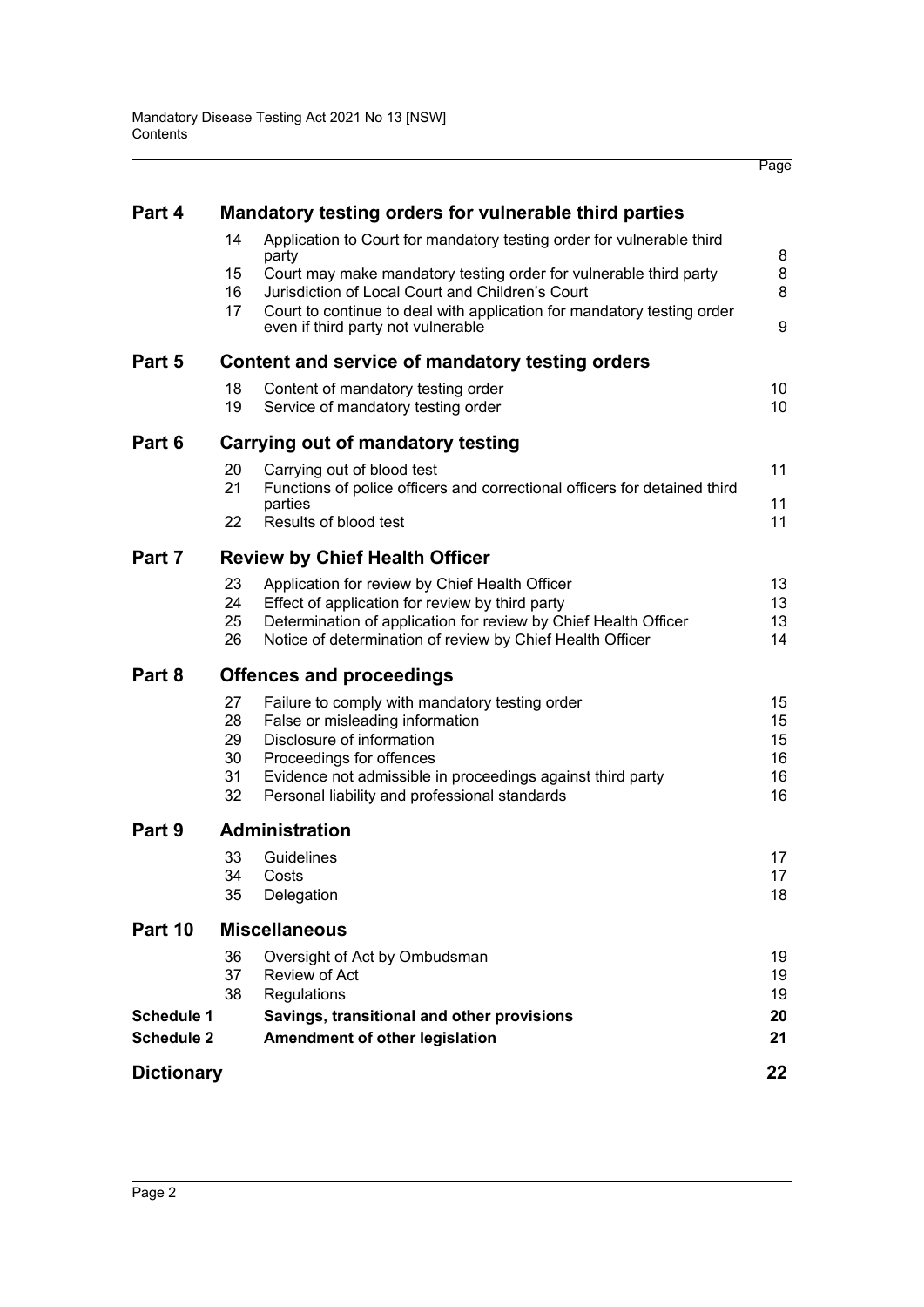

New South Wales

# **Mandatory Disease Testing Act 2021 No 13**

Act No 13, 2021

An Act to provide for mandatory blood testing of a person in circumstances where the person's bodily fluid comes into contact with a health, emergency or public sector worker as a result of the person's deliberate action and the worker may be at risk of contracting a blood-borne disease. [Assented to 17 June 2021]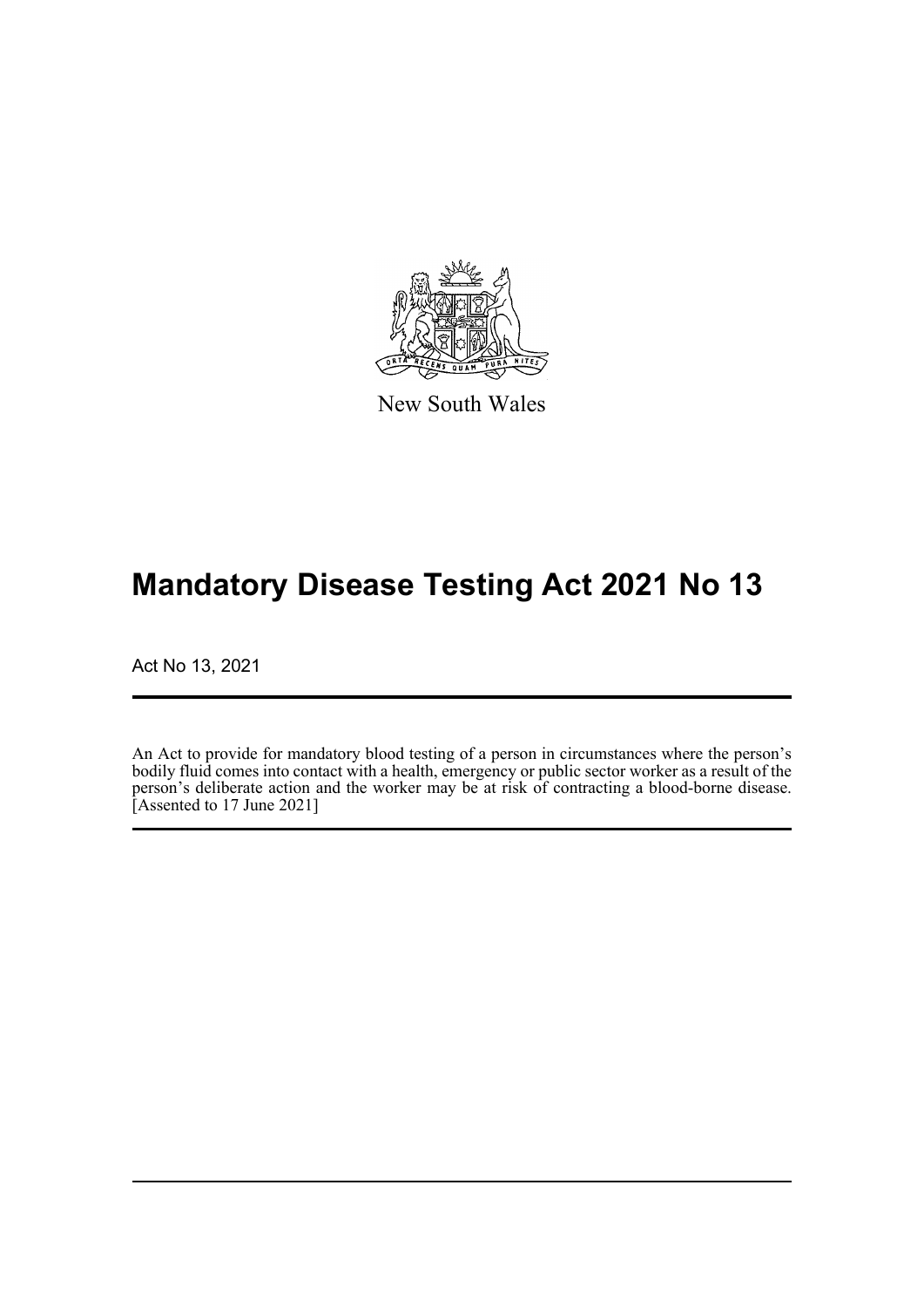**The Legislature of New South Wales enacts—**

### <span id="page-3-1"></span><span id="page-3-0"></span>**Part 1 Preliminary**

**1 Name of Act**

This Act is the *Mandatory Disease Testing Act 2021*.

#### <span id="page-3-2"></span>**2 Commencement**

This Act commences on a day or days to be appointed by proclamation.

#### <span id="page-3-3"></span>**3 Objects of Act**

The objects of this Act are—

- (a) to provide for mandatory blood testing of a person in circumstances where—
	- (i) a health, emergency or public sector worker to whom this Act applies comes into contact with the person's bodily fluid as a result of the person's deliberate action, and
	- (ii) the worker is at risk of contracting a blood-borne disease as a result of the person's deliberate action, and
- (b) to encourage health, emergency and public sector workers to whom this Act applies to seek medical advice and information about the risks of contracting a blood-borne disease while at work, and
- (c) to protect and promote the health and wellbeing of health, emergency and public sector workers to whom this Act applies.

#### <span id="page-3-4"></span>**4 Definitions**

The Dictionary defines words used in this Act. **Note.** The *Interpretation Act 1987* contains definitions and other provisions that affect the interpretation and application of this Act.

#### <span id="page-3-5"></span>**5 Meaning of "mandatory testing order"**

- (1) In this Act, a *mandatory testing order* means an order that—
	- (a) requires the third party in relation to whom the order is made to—
		- (i) attend the place specified in the order as soon as practicable but no later than 2 business days after being served with the order, and
		- (ii) provide the third party's blood to be tested for blood-borne diseases, and
	- (b) authorises the third party's blood to be tested for the blood-borne diseases specified in the order.
- (2) A mandatory testing order may be made by—
	- (a) a senior officer for the worker concerned under Part 3, or
	- (b) the Court under Part 4, or
	- (c) the Chief Health Officer under Part 7.

#### <span id="page-3-6"></span>**6 Concurrence of Health Minister**

The Minister is not to recommend the making of a regulation for the purposes of the following provisions without the concurrence of the Minister administering the *Public Health Act 2010*—

- (a) section  $29(1)(e)$ ,
- (b) section 38(2)(b),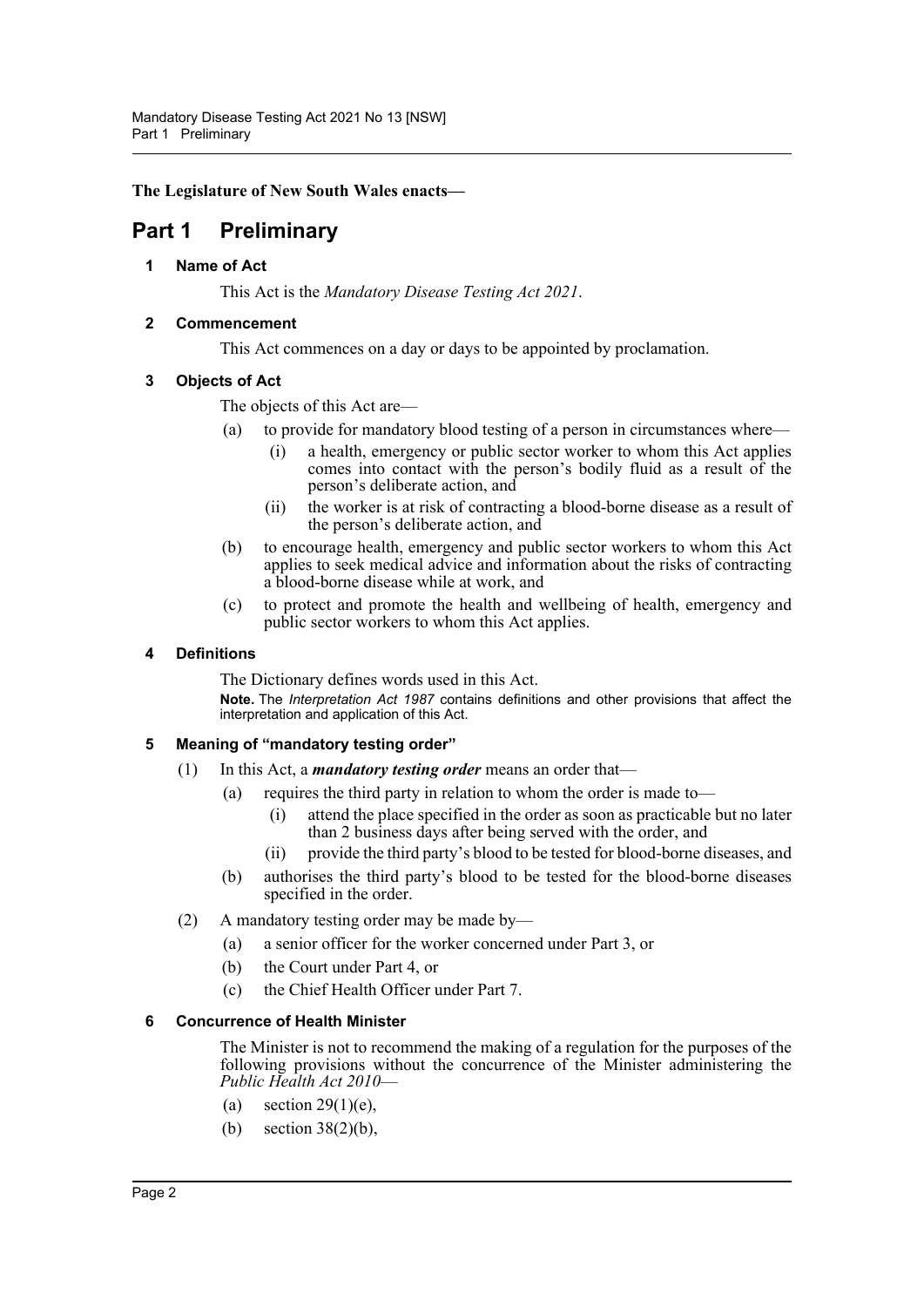(c) the definitions of *blood-borne disease* and *bodily fluid* in the Dictionary.

#### <span id="page-4-0"></span>**7 Use of blood samples by NSW Police Force**

To avoid doubt, blood taken from a third party under a mandatory testing order must not be used by a member of the NSW Police Force for a purpose that is not authorised under this Act.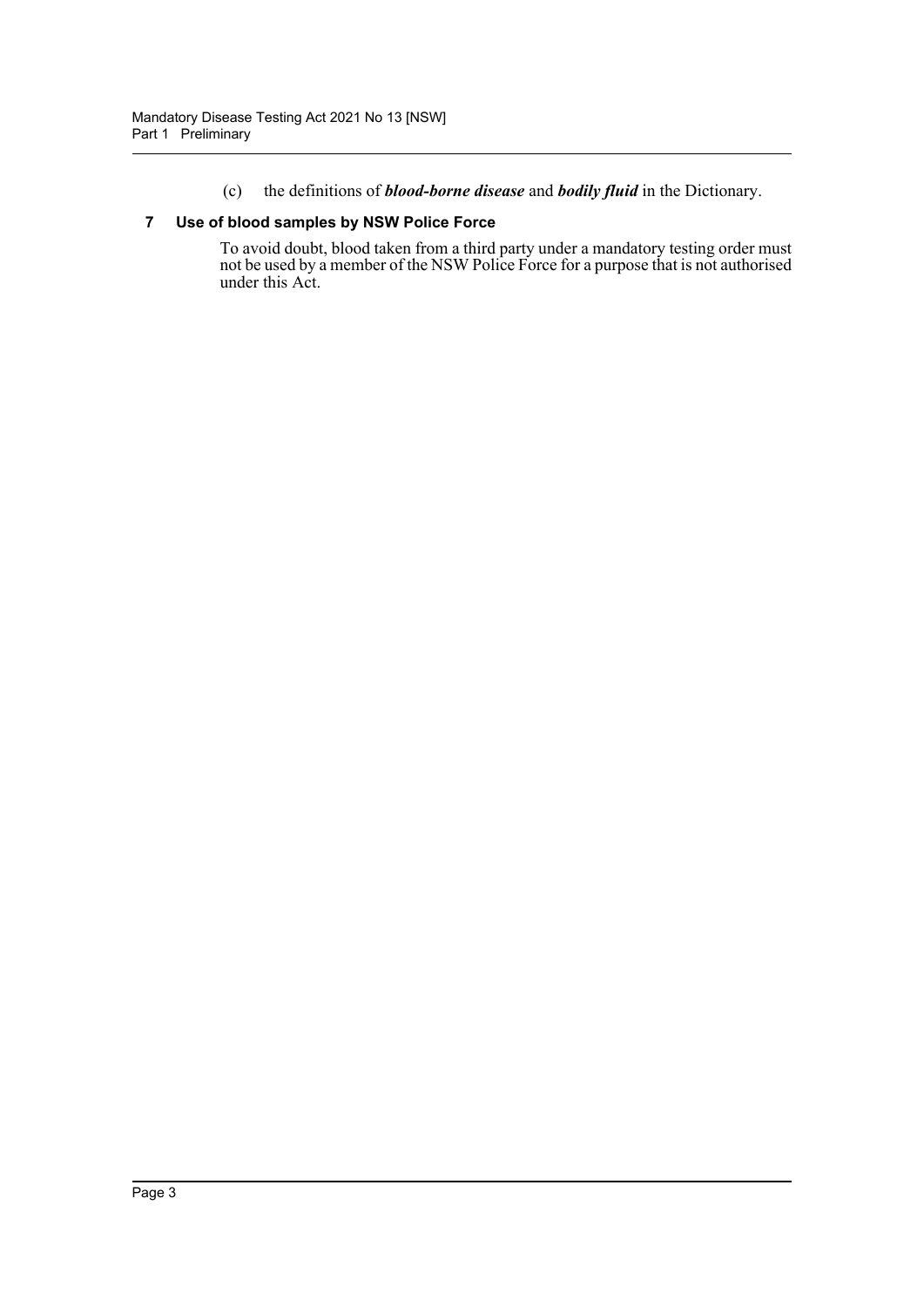## <span id="page-5-1"></span><span id="page-5-0"></span>**Part 2 Applications for mandatory testing orders**

#### **8 Application for mandatory testing order**

- (1) A worker may apply for a mandatory testing order in relation to a person (the *third party*) if—
	- (a) the worker has come into contact with the bodily fluid of the third party, and
	- (b) the contact occurred—
		- (i) in the execution of the worker's duty, and
		- (ii) as a result of a deliberate action of the third party, and
		- (iii) without the consent of the worker.
- (2) An application may not be made if the third party is under the age of 14 years.
- (3) An application may be made only if the worker has consulted a relevant medical practitioner in accordance with section 9.
- (4) An application must be made to the worker's senior officer within 5 business days after the contact.

#### <span id="page-5-2"></span>**9 Consultation with medical practitioner**

- (1) A worker who proposes to apply for a mandatory testing order must, as soon as reasonably practicable but no later than 24 hours after the contact occurred, consult a relevant medical practitioner in relation to the contact.
- (2) Despite subsection (1), a worker may consult with a relevant medical practitioner up to 72 hours after the contact occurred if reasonable in the circumstances.
- (3) During the consultation, the relevant medical practitioner must inform the worker about—
	- (a) the risk to the worker of contracting a blood-borne disease from the third party as a result of the contact, and
	- (b) the appropriate action to be taken by the worker to mitigate the risks of—
		- (i) contracting a blood-borne disease from the third party as a result of the contact, and
		- (ii) transmitting a contracted blood-borne disease to another person, and
	- (c) the extent to which testing the third party's blood for blood-borne diseases will assist in assessing the risk to the worker of contracting a blood-borne disease.

#### <span id="page-5-3"></span>**10 Content of application for mandatory testing order**

- (1) An application for a mandatory testing order must be made in writing and contain the following—
	- (a) a detailed description of the contact, including the date, time, place and surrounding circumstances,
	- (b) the nature of the worker's contact with the third party's bodily fluid,
	- (c) the name and address of the third party, if known,
	- (d) a statement that the worker did not consent to the contact,
	- (e) a statement that, in the opinion of the worker, the contact with the third party's bodily fluid was as a result of a deliberate action of the third party,
	- (f) a statement that the worker consulted a relevant medical practitioner as required under section 9,
	- (g) the name and contact details of the relevant medical practitioner,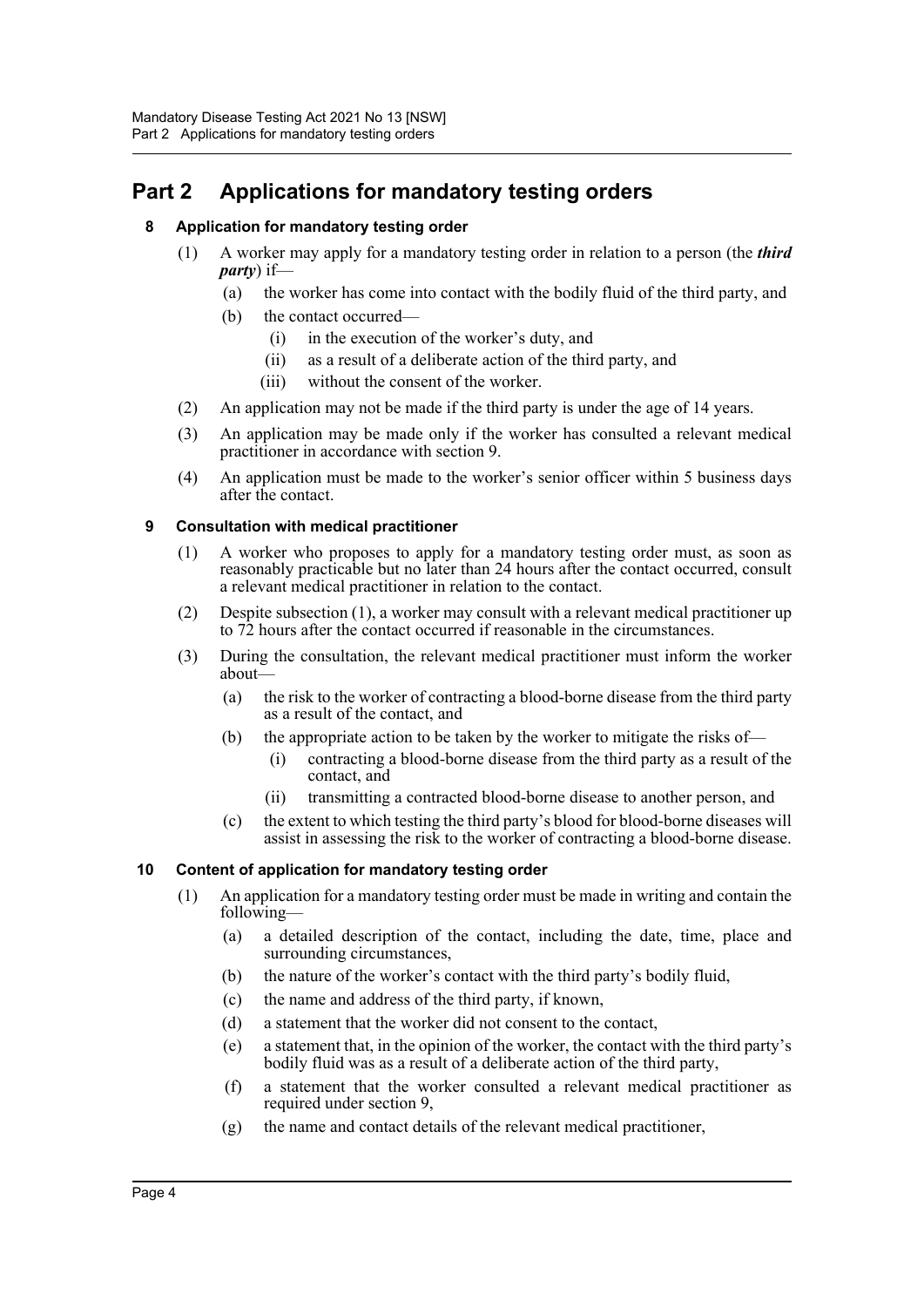- (h) a copy of written advice received from the relevant medical practitioner, if any,
- (i) the name and contact details of a medical practitioner authorised by the worker to receive, on the worker's behalf, the results of the testing of the third party's blood.
- (2) An application must contain a statement that the worker consents to the senior officer, to the extent necessary for determining the application—
	- (a) discussing the consultation under section 9 with the relevant medical practitioner concerned, and
	- (b) obtaining the worker's medical records that relate to the contact, if the application does not include a copy of written advice received from the relevant medical practitioner as referred to in subsection (1)(h).
- (3) An application may also contain information about whether or not it appears to the worker that the third party is a vulnerable third party.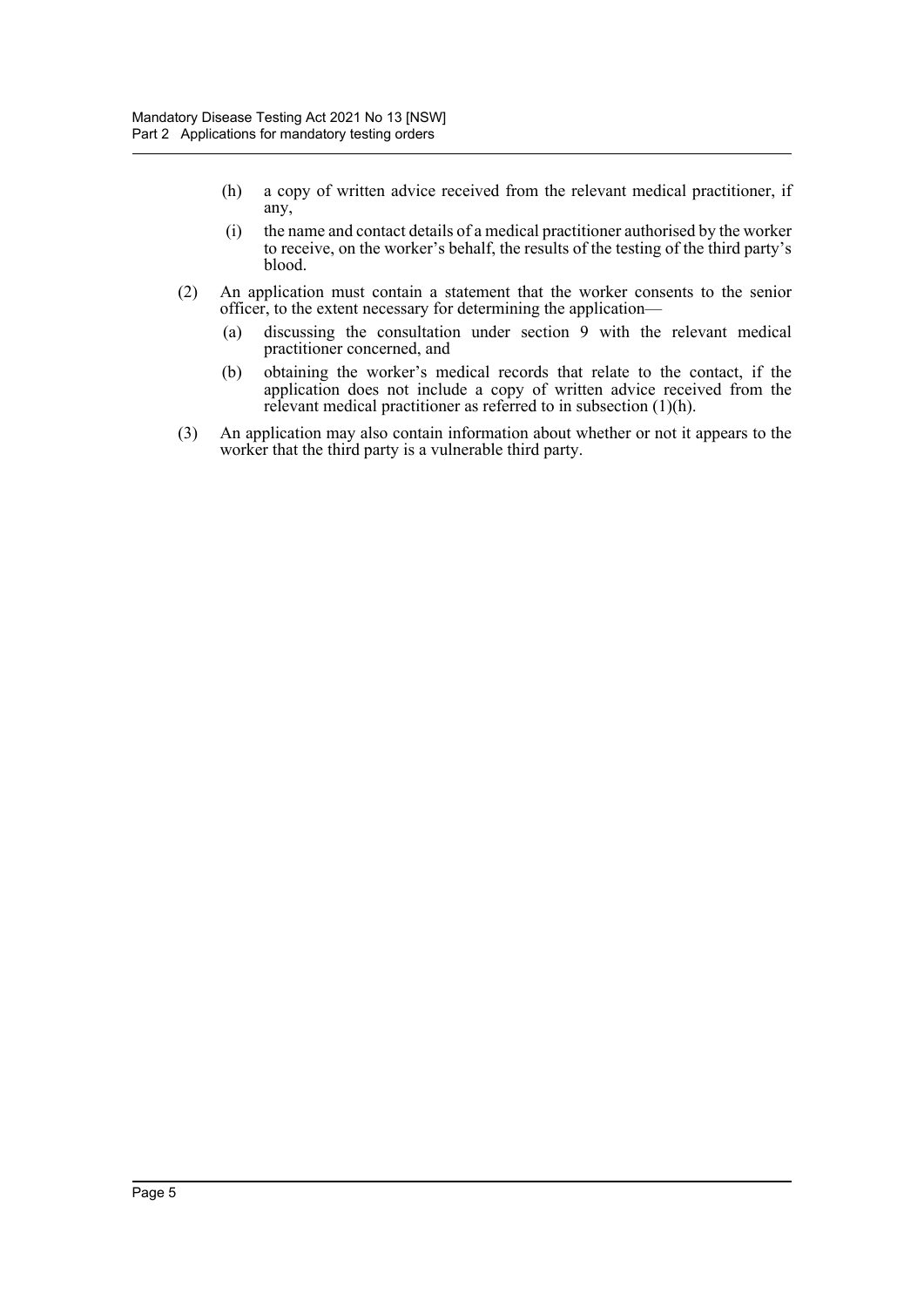### <span id="page-7-0"></span>**Part 3 Determination of applications for mandatory testing orders**

#### <span id="page-7-1"></span>**11 Determination of application for mandatory testing order**

- (1) A senior officer is to determine an application for a mandatory testing order by—
	- (a) if it appears to the senior officer, on the information available, that the third party is a vulnerable third party-
		- (i) deciding to apply to the Court for a mandatory testing order, or
		- (ii) refusing the application, or
	- (b) if it does not appear to the senior officer, on the information available, that the third party is a vulnerable third party—
		- (i) making a mandatory testing order, or
		- (ii) refusing the application.
- (2) The senior officer must determine an application within 3 business days after receiving the application, unless a longer period is necessary in the circumstances.
- (3) Before determining an application under subsection  $(1)(a)$ , the senior officer must—
	- (a) provide the third party and the third party's parent or guardian, if any, with an opportunity to make submissions, and
	- (b) consider the submissions received.
- (4) Before determining an application under subsection (1)(b), the senior officer must—
	- (a) seek the third party's consent to voluntarily provide blood to be tested for blood-borne diseases, and
	- (b) provide the third party with an opportunity to make submissions and consider the submissions received.
- (5) In determining an application, the senior officer is to consider—
	- (a) the guidelines issued by the Chief Health Officer under section 33, and
	- (b) other matters the senior officer considers relevant, including a report made in relation to the incident during which the contact occurred.
- (6) The senior officer may decide to apply to the Court for a mandatory testing order for a vulnerable third party only if satisfied that testing the third party's blood for blood-borne diseases is justified in all the circumstances.
- (7) The senior officer may make a mandatory testing order for a third party only if satisfied that—
	- (a) the third party will not voluntarily provide blood to be tested for blood-borne diseases, and
	- (b) testing the third party's blood for blood-borne diseases is justified in all the circumstances.

#### <span id="page-7-2"></span>**12 Refusal of application for mandatory testing order**

- (1) A senior officer may refuse an application for a mandatory testing order if, after making reasonable inquiries, the senior officer cannot locate the third party in relation to whom the application relates.
- (2) A senior officer may refuse an application on other grounds the senior officer considers appropriate in the circumstances.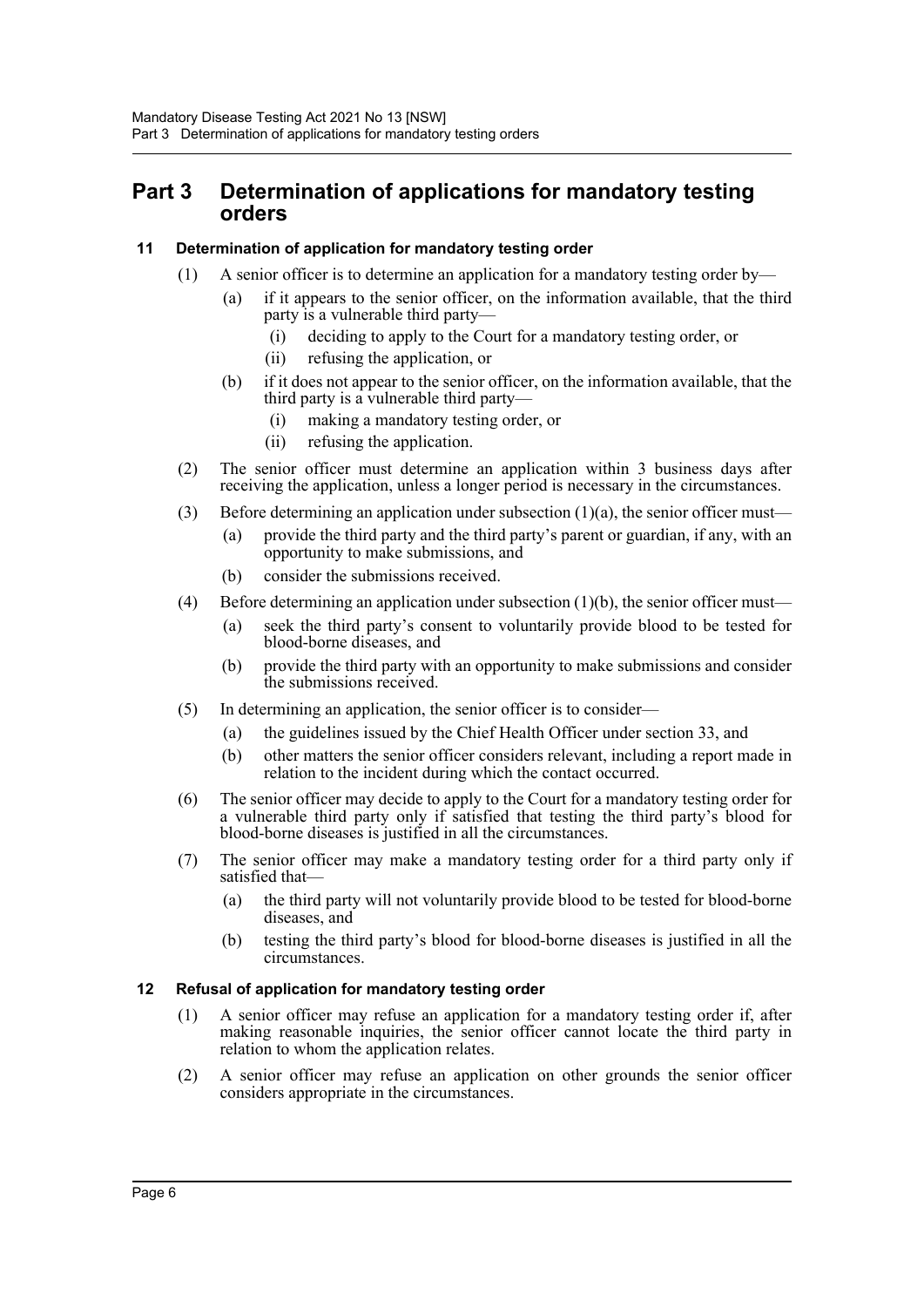#### <span id="page-8-0"></span>**13 Notice of determination of application for mandatory testing order**

- (1) As soon as practicable after determining an application for a mandatory testing order, the senior officer must give written notice of the determination and the reasons for the determination to the following—
	- (a) the worker,
	- (b) the third party,
	- (c) if the application relates to a third party who appears to the senior officer to be a vulnerable third party—the third party's parent or guardian, if any,
	- (d) the Ombudsman.
- (2) The senior officer is not required to give written notice under subsection  $(1)(b)$  or  $(c)$ if the senior officer cannot locate the person.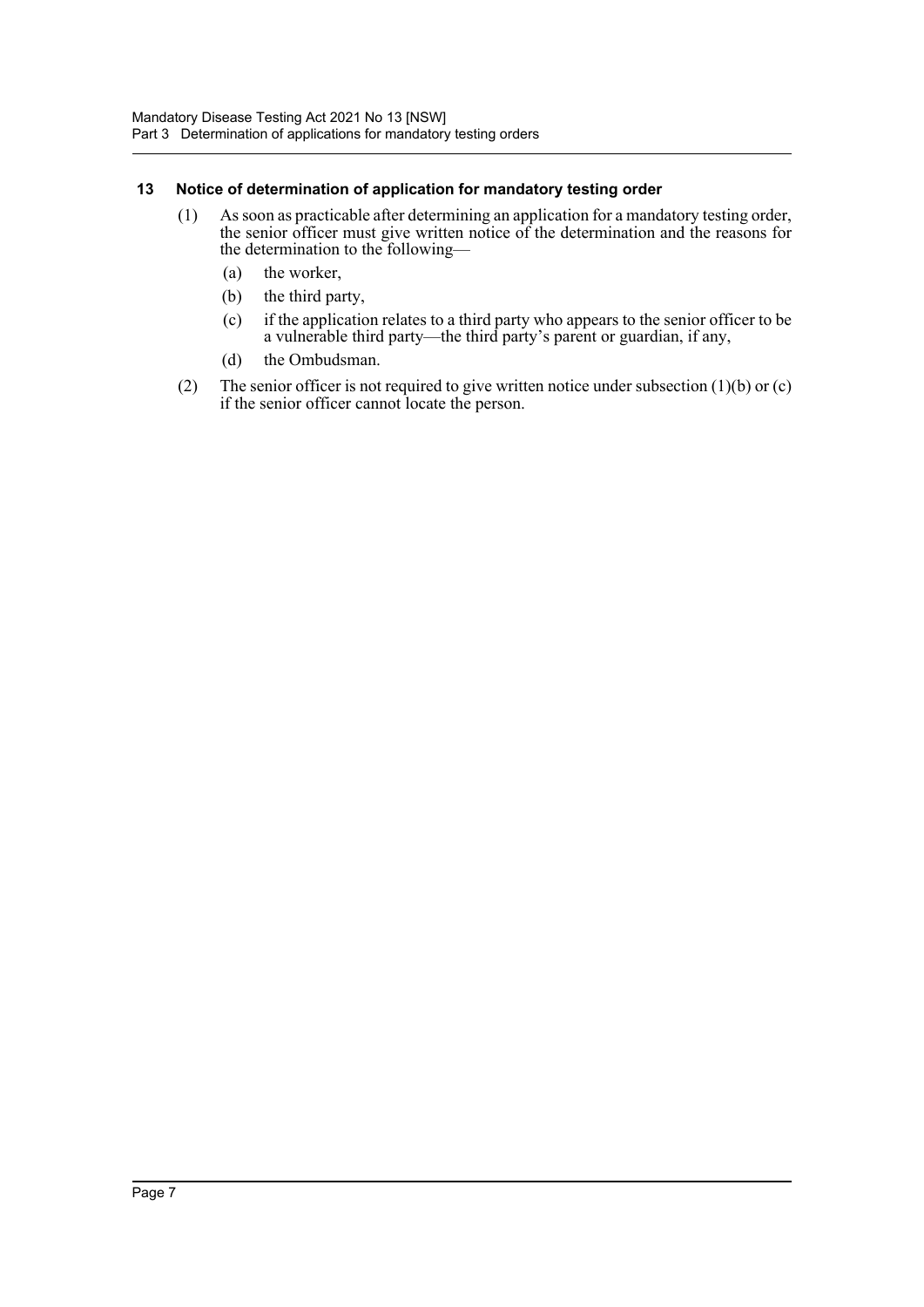### <span id="page-9-0"></span>**Part 4 Mandatory testing orders for vulnerable third parties**

#### <span id="page-9-1"></span>**14 Application to Court for mandatory testing order for vulnerable third party**

- (1) An application to the Court for a mandatory testing order for a third party who appears to the senior officer to be a vulnerable third party must be made in writing.
- (2) The application must include the following—
	- (a) a copy of the application for a mandatory testing order made by the worker,
	- (b) the blood-borne diseases for which the vulnerable third party's blood is to be tested,
	- (c) other information the senior officer considers relevant.
- (3) As soon as practicable after making the application, the senior officer must notify the following—
	- (a) the worker,
	- (b) the third party and the third party's parent or guardian, if any,
	- (c) the Chief Health Officer.
- (4) The Chief Health Officer may make submissions to the Court in relation to an application for a mandatory testing order made by a senior officer.

#### <span id="page-9-2"></span>**15 Court may make mandatory testing order for vulnerable third party**

- (1) The Court may, on application by a senior officer or the Chief Health Officer, make a mandatory testing order for a third party who appears to the Court to be a vulnerable third party.
- (2) The Court may make a mandatory testing order only if satisfied that, on the balance of probabilities, testing the third party's blood for blood-borne diseases is justified in all the circumstances.
- (3) In determining whether or not to make a mandatory testing order, the Court must take into account the following—
	- (a) the best interests of the third party,
	- (b) the wishes of the third party and the third party's parent or guardian, if any,
	- (c) submissions made by the Chief Health Officer,
	- (d) other matters the Court considers relevant.

#### <span id="page-9-3"></span>**16 Jurisdiction of Local Court and Children's Court**

#### (1) **Local Court**

Part 4 of the *Local Court Act 2007* applies to proceedings in relation to an application to the Local Court for a mandatory testing order under this Part.

- (2) Section 70 of the *Local Court Act 2007* does not apply in relation to a mandatory testing order made by the Local Court.
- (3) **Children's Court**

To avoid doubt, an application for a mandatory testing order for a third party who is under 18 years of age is to be made to, and dealt with by, the Children's Court.

(4) Section 10 and Part 2, Division 3A of the *Children (Criminal Proceedings) Act 1987* apply to proceedings in relation to an application for a mandatory testing order in the Children's Court in the same way as they apply to criminal proceedings in the Children's Court.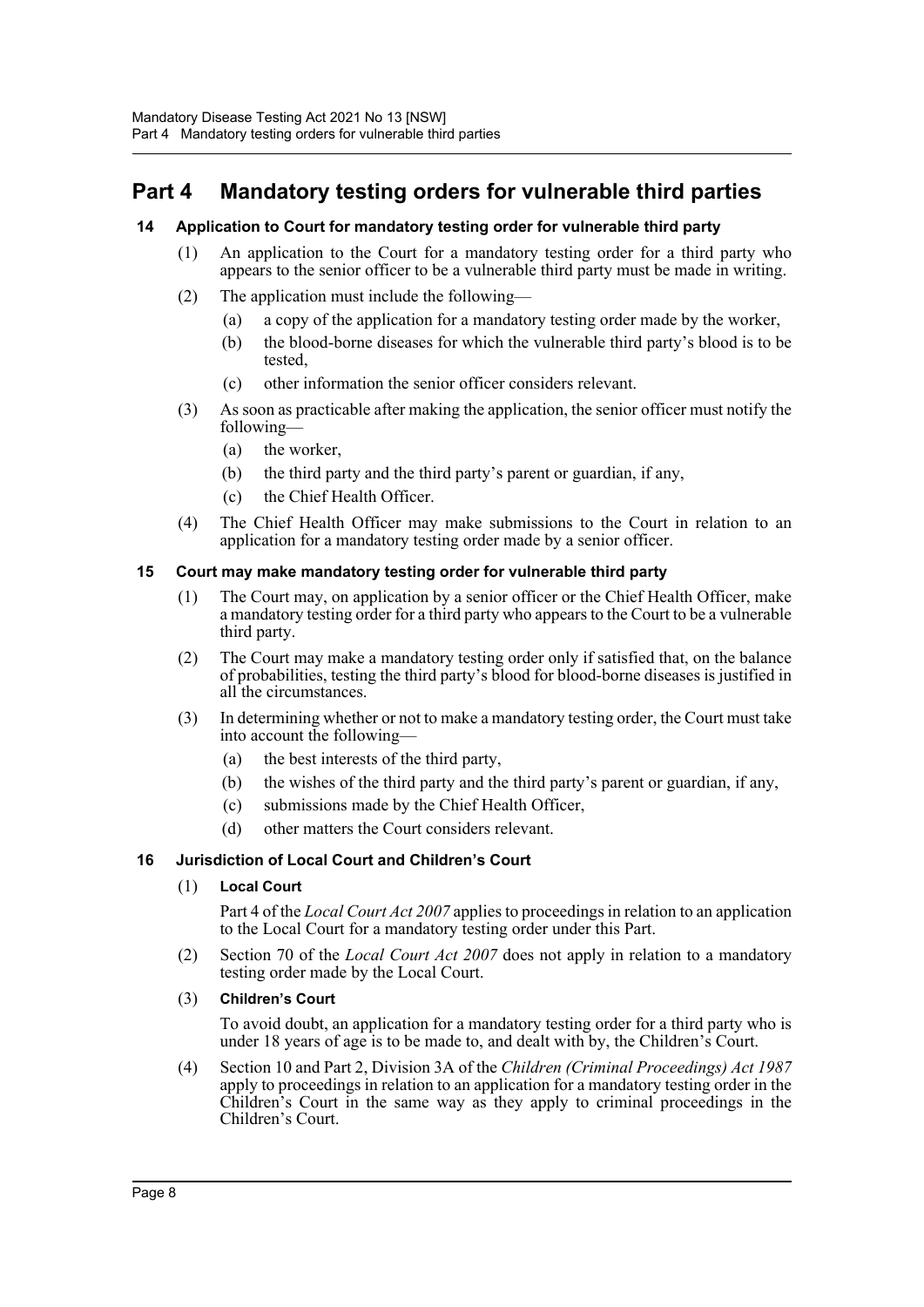(5) The regulations may make provision about proceedings in the Children's Court relating to applications for and the making of mandatory testing orders.

#### <span id="page-10-0"></span>**17 Court to continue to deal with application for mandatory testing order even if third party not vulnerable**

If, during proceedings relating to an application to the Court for a mandatory testing order, it appears to the Court that the third party is not a vulnerable third party, the Court may continue to deal with the application as if the third party was a vulnerable third party.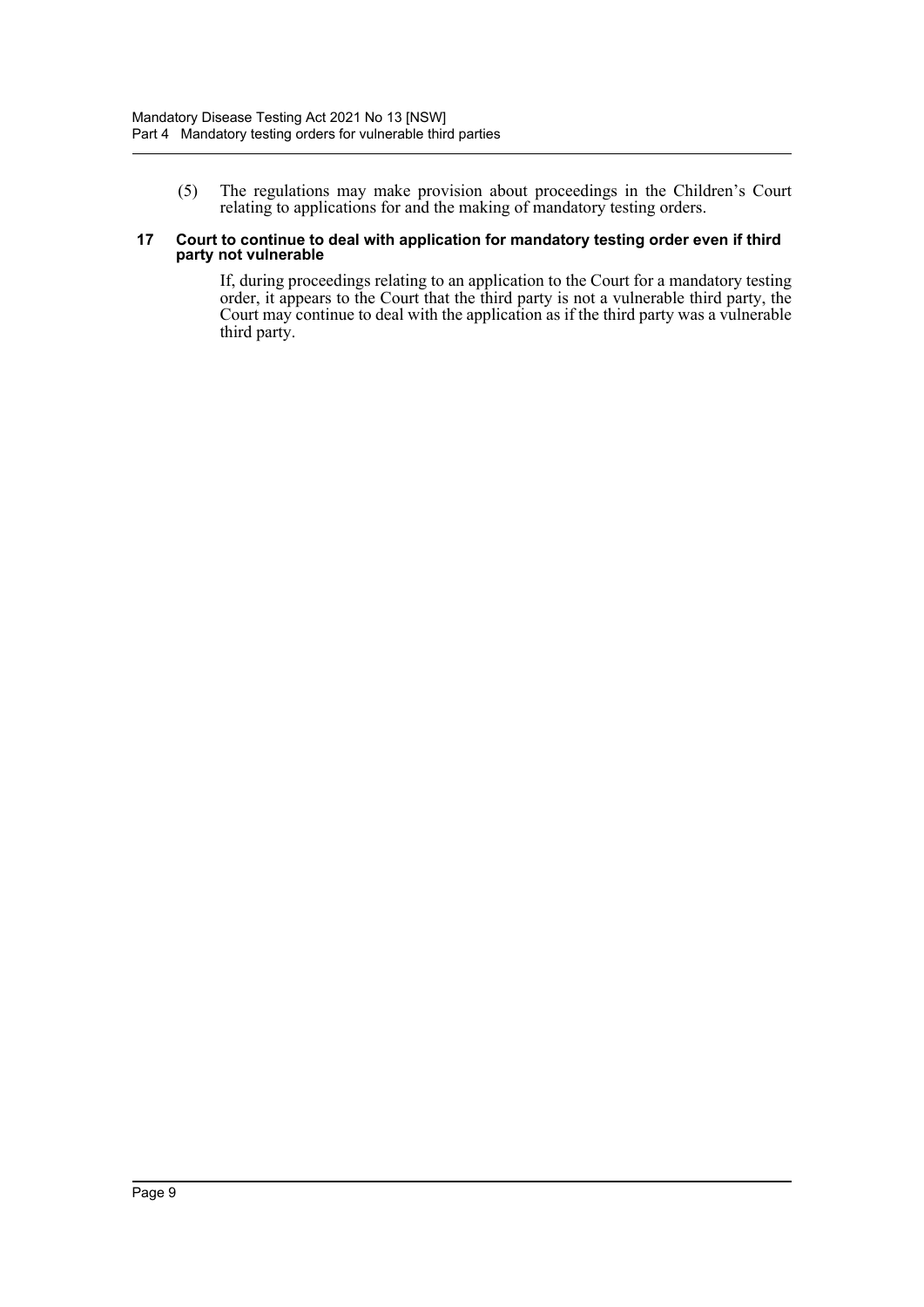### <span id="page-11-0"></span>**Part 5 Content and service of mandatory testing orders**

#### <span id="page-11-1"></span>**18 Content of mandatory testing order**

- (1) A mandatory testing order must be in writing and contain the following information—
	- (a) the name of the third party,
	- (b) the place the third party is required to attend to provide blood,
	- (c) that the blood is to be tested for all blood-borne diseases unless otherwise specified,
	- (d) the name and contact details of a medical practitioner—
		- (i) authorised by the worker to receive the blood test results on the worker's behalf, and
		- (ii) authorised by the third party to receive the blood test results on the third party's behalf, if any,
	- (e) that failure to comply with a mandatory testing order is an offence with a maximum penalty of 100 penalty units or imprisonment for 12 months, or both,
	- (f) for a detained third party—that reasonable force may be used to ensure that a detained third party complies with the mandatory testing order,
	- (g) other information prescribed by the regulations.
- (2) The regulations may prescribe a form for a mandatory testing order made by a senior officer or the Chief Health Officer.

#### <span id="page-11-2"></span>**19 Service of mandatory testing order**

- (1) As soon as reasonably practicable but no later than 5 business days after a mandatory testing order is made by a senior officer, the senior officer must cause a copy of the order to be personally served on the third party in relation to whom it is made.
- (2) A registrar of the Court is to personally serve a copy of a mandatory testing order made by the Court on the third party in relation to whom the order is made if the third party is present in the Court when the order is made.
- (3) If the third party is not present in the Court when the order is made or was present but a registrar of the Court was unable to serve a copy of the order personally on the third party—
	- (a) a registrar of the Court is to arrange for a copy of the order to be given to the senior officer, and
	- (b) the senior officer must, as soon as reasonably practicable but no later than 5 business days after a mandatory testing order is made, cause a copy of the order to be personally served on the third party, and
	- (c) the registrar of the Court is to arrange for a copy of the order to be sent by post to the third party or to another person if the registrar thinks fit.
- (4) A mandatory testing order must not be personally served on a third party by the worker concerned or a person who was present at the incident during which the relevant contact occurred.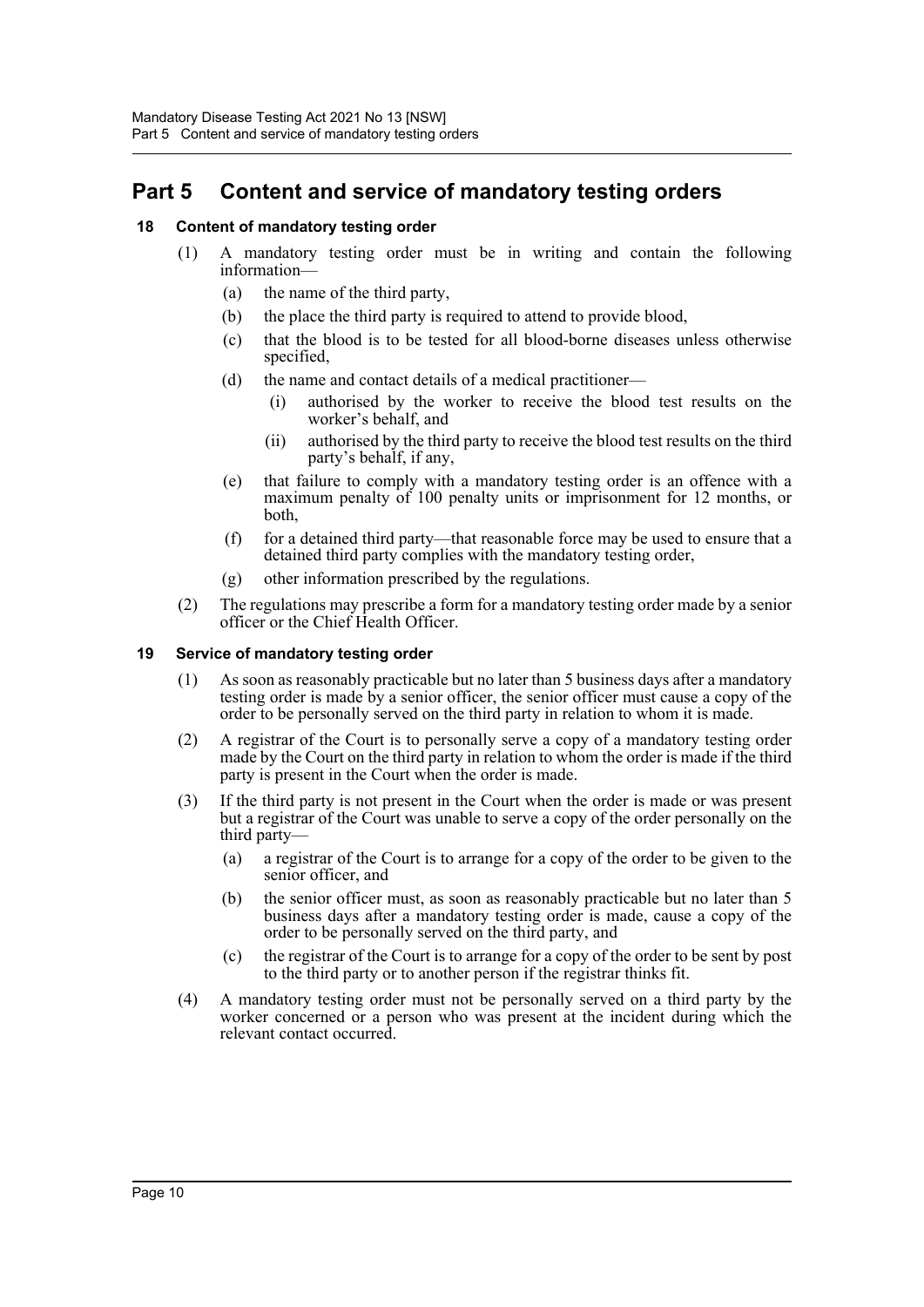# <span id="page-12-0"></span>**Part 6 Carrying out of mandatory testing**

#### <span id="page-12-1"></span>**20 Carrying out of blood test**

- (1) A mandatory testing order authorises a person of a class approved by the Health Secretary for the purposes of this Act to take blood from the third party in relation to whom the order is made even if the third party does not consent to provide blood.
- (2) A person taking blood from a third party under a mandatory testing order must—
	- (a) be presented with a copy of the mandatory testing order relating to the third party before taking the third party's blood, and
	- (b) take blood in a manner consistent with relevant medical and other professional standards, and
	- (c) not use force against the third party to take the blood, other than force ordinarily required to take blood from a person.
- (3) Blood taken from a third party under a mandatory testing order is to be tested for the blood-borne diseases specified in the order in a pathology laboratory accredited by the National Association of Testing Authorities for that purpose.
- (4) The period during which blood is being taken from a third party under a mandatory testing order is not to be included in the investigation period under section 115 of the *Law Enforcement (Powers and Responsibilities) Act 2002* for the third party.

#### <span id="page-12-2"></span>**21 Functions of police officers and correctional officers for detained third parties**

- (1) A law enforcement officer may—
	- (a) transport a detained third party to and from a place at which the detained third party's blood will be taken under a mandatory testing order, and
	- (b) assist a person to take blood from a detained third party under a mandatory testing order.
- (2) A law enforcement officer may use reasonable force in relation to a detained third party—
	- (a) to exercise the functions referred to in subsection (1), and
	- (b) to prevent loss, destruction or contamination of a blood sample taken from the detained third party.
- (3) In this section—

#### *law enforcement officer* means—

- (a) for a detained third party who is in police custody—a police officer, and
- (b) for a detained third party who is an inmate—a correctional officer.

#### <span id="page-12-3"></span>**22 Results of blood test**

- (1) The pathology laboratory at which the testing of a third party's blood under a mandatory testing order was carried out must, as soon as reasonably practicable, provide the blood test results to the following—
	- (a) the medical practitioner authorised by the worker to receive the blood test results on the worker's behalf,
	- (b) the medical practitioner authorised by the third party to receive the blood test results on the third party's behalf, if any,
	- (c) the Chief Health Officer, if the third party does not authorise a medical practitioner.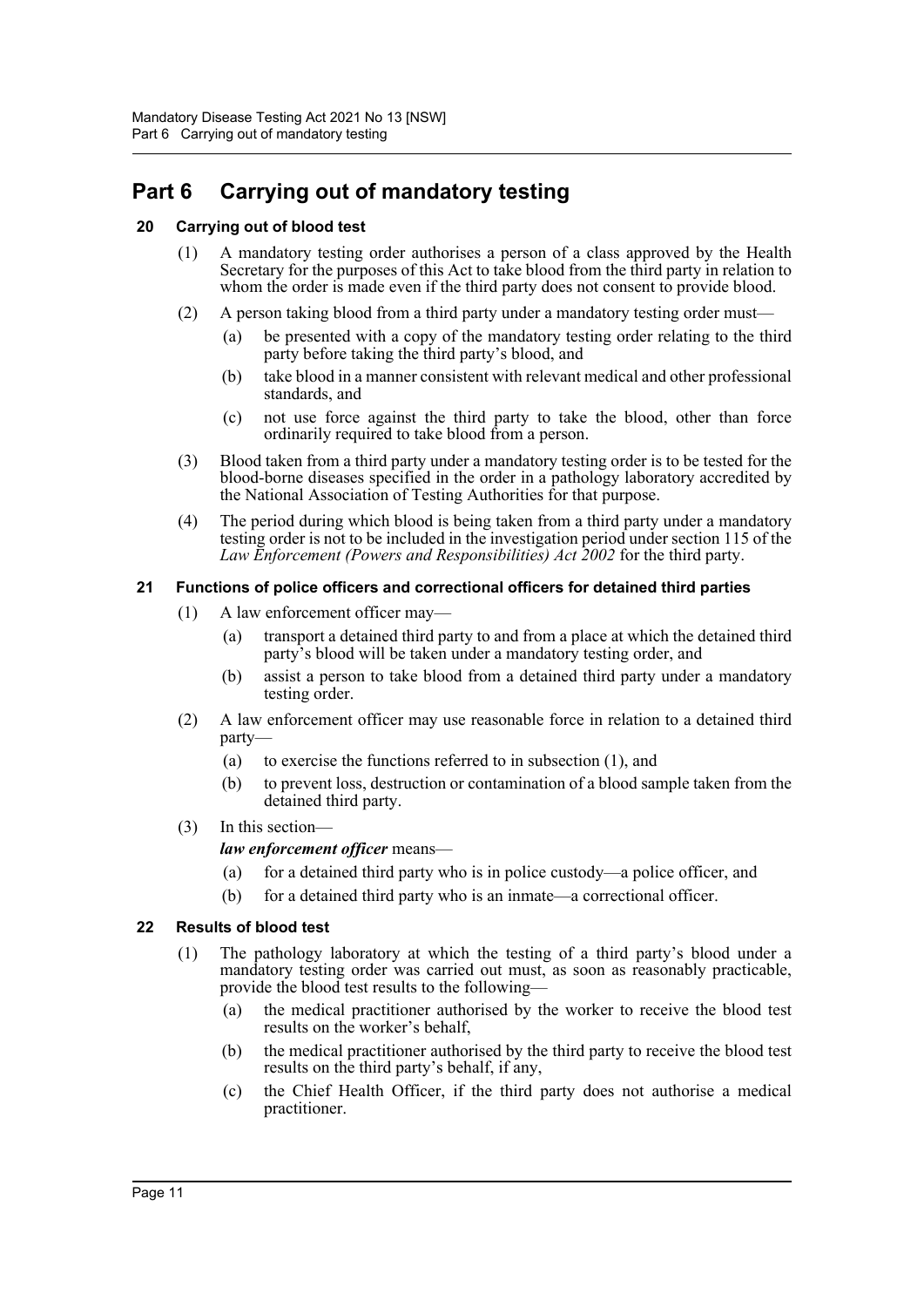(2) The pathology laboratory at which the testing of a third party's blood under a mandatory testing order was carried out may destroy the sample as soon as the sample is no longer required for the purposes of this Act.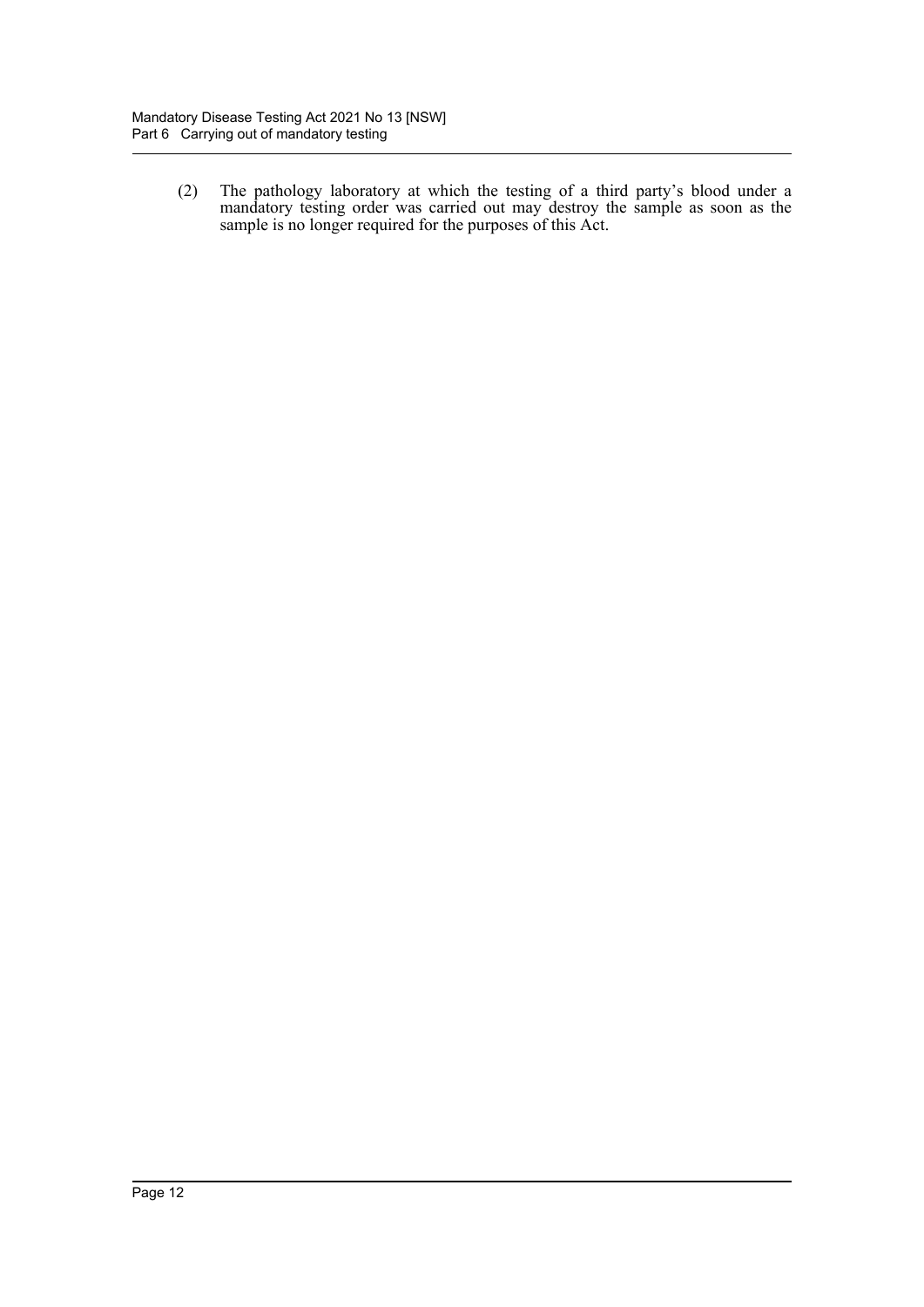### <span id="page-14-0"></span>**Part 7 Review by Chief Health Officer**

#### <span id="page-14-1"></span>**23 Application for review by Chief Health Officer**

- (1) A worker may apply to the Chief Health Officer for review of a senior officer's decision to refuse an application for a mandatory testing order.
- (2) The worker must make the application within 1 business day of being notified of the senior officer's decision.
- (3) A third party in relation to whom a senior officer makes a mandatory testing order may apply to the Chief Health Officer for review of the senior officer's decision.
- (4) The third party must make the application within 1 business day of being notified of the senior's officer decision.
- (5) An application for review must be made in writing and in the form prescribed by the regulations, if any.
- (6) An application for review made by a worker must include a copy of the original application for the mandatory testing order.
- (7) An application may not be made for review of a senior officer's decision to make an application to the Court for a mandatory testing order for a vulnerable third party.

#### <span id="page-14-2"></span>**24 Effect of application for review by third party**

- (1) If an application for review is made by a third party after a senior officer has made a mandatory testing order, the mandatory testing order continues to have effect and the third party must comply with the order.
- (2) However, section 22 does not apply until the Chief Health Officer determines the application for review.
- (3) If the Chief Health Officer sets aside a decision by a senior officer to make a mandatory testing order, the third party's blood test results are not to be provided to the medical practitioner authorised by the worker as otherwise required under section  $22(1)(a)$ .

#### <span id="page-14-3"></span>**25 Determination of application for review by Chief Health Officer**

- (1) The Chief Health Officer must determine an application for review within 3 business days after receiving the application by—
	- (a) affirming the decision, or
	- (b) setting aside the decision.
- (2) If the Chief Health Officer sets aside a decision by a senior officer to refuse an application for a mandatory testing order, the Chief Health Officer may—
	- (a) for a third party who appears to the Chief Health Officer to be a vulnerable third party—decide to apply to the Court for a mandatory testing order for the vulnerable third party, or
	- (b) for a third party who does not appear to the Chief Health Officer to be a vulnerable third party—make a mandatory testing order.
- (3) In determining a review of a senior officer's decision, the Chief Health Officer may require the senior officer to provide relevant material, including the material the senior officer relied on to make the decision.
- (4) Before taking action under subsection  $(2)(a)$  or (b), the Chief Health Officer must—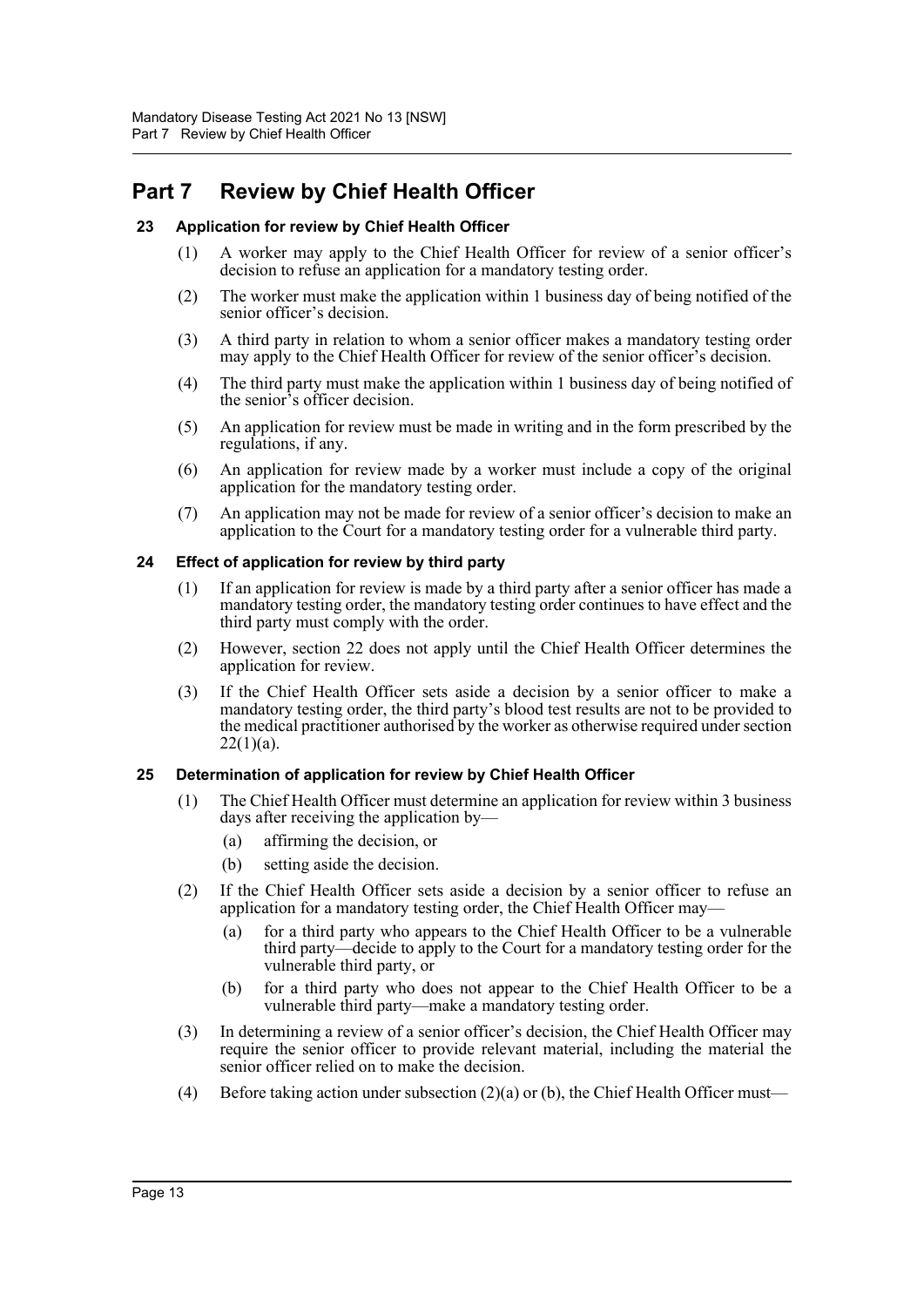- (a) provide the third party, and, in the case of a third party who appears to the Chief Health Officer to be a vulnerable third party, the third party's parent or guardian, if any, an opportunity to make submissions, and
- (b) consider the submissions received.
- (5) An application to the Court for a mandatory testing order by the Chief Health Officer must be made in writing.
- (6) An application must include the following—
	- (a) a copy of the application for a mandatory testing order made by the worker,
	- (b) the blood-borne diseases for which the blood is to be tested,
	- (c) other information the Chief Health Officer considers relevant.
- (7) An application is to be dealt with by the Court under Part 4.

#### <span id="page-15-0"></span>**26 Notice of determination of review by Chief Health Officer**

As soon as practicable after determining a review, the Chief Health Officer must give written notice of the determination and the reasons for the determination to the following—

- (a) the worker,
- (b) the third party,
- (c) if the third party is a vulnerable third party—the vulnerable third party's parent or guardian, if any,
- (d) the senior officer,
- (e) the Ombudsman.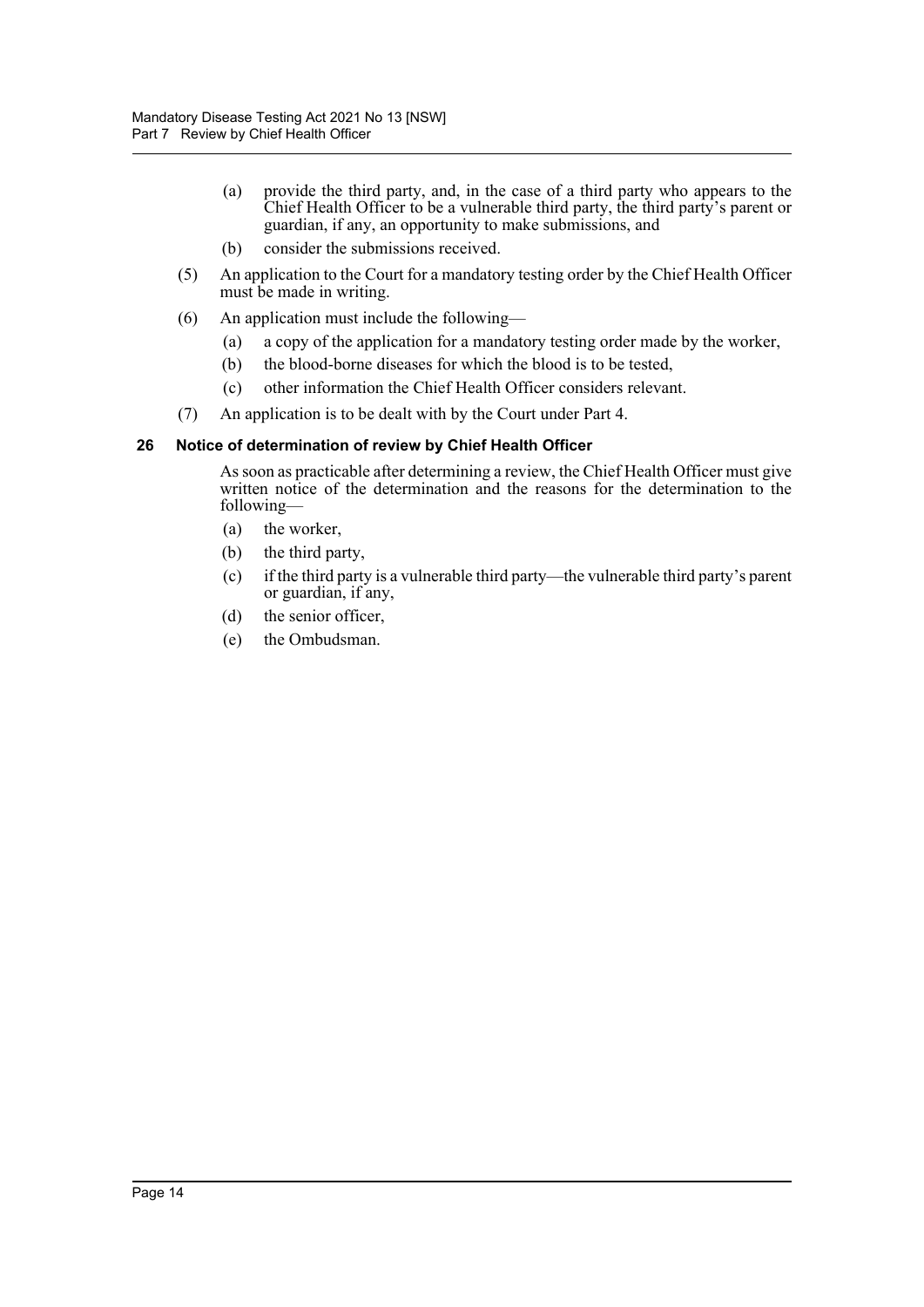### <span id="page-16-0"></span>**Part 8 Offences and proceedings**

#### <span id="page-16-1"></span>**27 Failure to comply with mandatory testing order**

(1) A third party in relation to whom a mandatory testing order is made must comply with the order.

Maximum penalty—100 penalty units or imprisonment for 12 months, or both.

- (2) It is a defence to a prosecution for an offence under this section if the third party proves that the third party had a reasonable excuse.
- (3) If, at the time of being sentenced to imprisonment for an offence under this section, a third party is serving another sentence of imprisonment, the sentence for imprisonment for the offence under this section is to be served consecutively instead of concurrently with the other sentence of imprisonment, unless the court imposing the sentence otherwise directs.

#### <span id="page-16-2"></span>**28 False or misleading information**

A worker or third party who gives information to a senior officer or other person exercising functions under this Act, knowing that the information is false or misleading in a material particular, is guilty of an offence.

Maximum penalty—100 penalty units or imprisonment for 12 months, or both.

#### <span id="page-16-3"></span>**29 Disclosure of information**

- (1) A person must not disclose information obtained in connection with the administration or execution of this Act unless that disclosure is made—
	- (a) for health information—with the consent of the third party to whom the information relates, or
	- (b) for information that is not health information—with the consent of the person from whom the information was obtained, or
	- (c) in connection with the administration or execution of this Act or the *Public Health Act 2010*, or
	- (d) for the purposes of legal proceedings arising out of this Act or of a report of the proceedings, or
	- (e) in other circumstances prescribed by the regulations, or
	- (f) with other lawful excuse.

Maximum penalty—100 penalty units or imprisonment for 12 months, or both.

- (2) Subsection  $(1)(e)$  and (f) do not authorise the disclosure of information that a third party—
	- (a) has been, is to be or is required to be tested for a relevant Category 5 condition, or
	- (b) has, or has had, a relevant Category 5 condition.
- (3) In this section—

*health information* means information that a third party—

- (a) has been, is to be or is required to be tested for a blood-borne disease, or
- (b) has, or has had, a blood-borne disease.

*relevant Category 5 condition* means a Category 5 condition, within the meaning of Part 4 of the *Public Health Act 2010,* that is also a blood-borne disease. **Note.** On the commencement of this Act, HIV infection is the only Category 5 condition.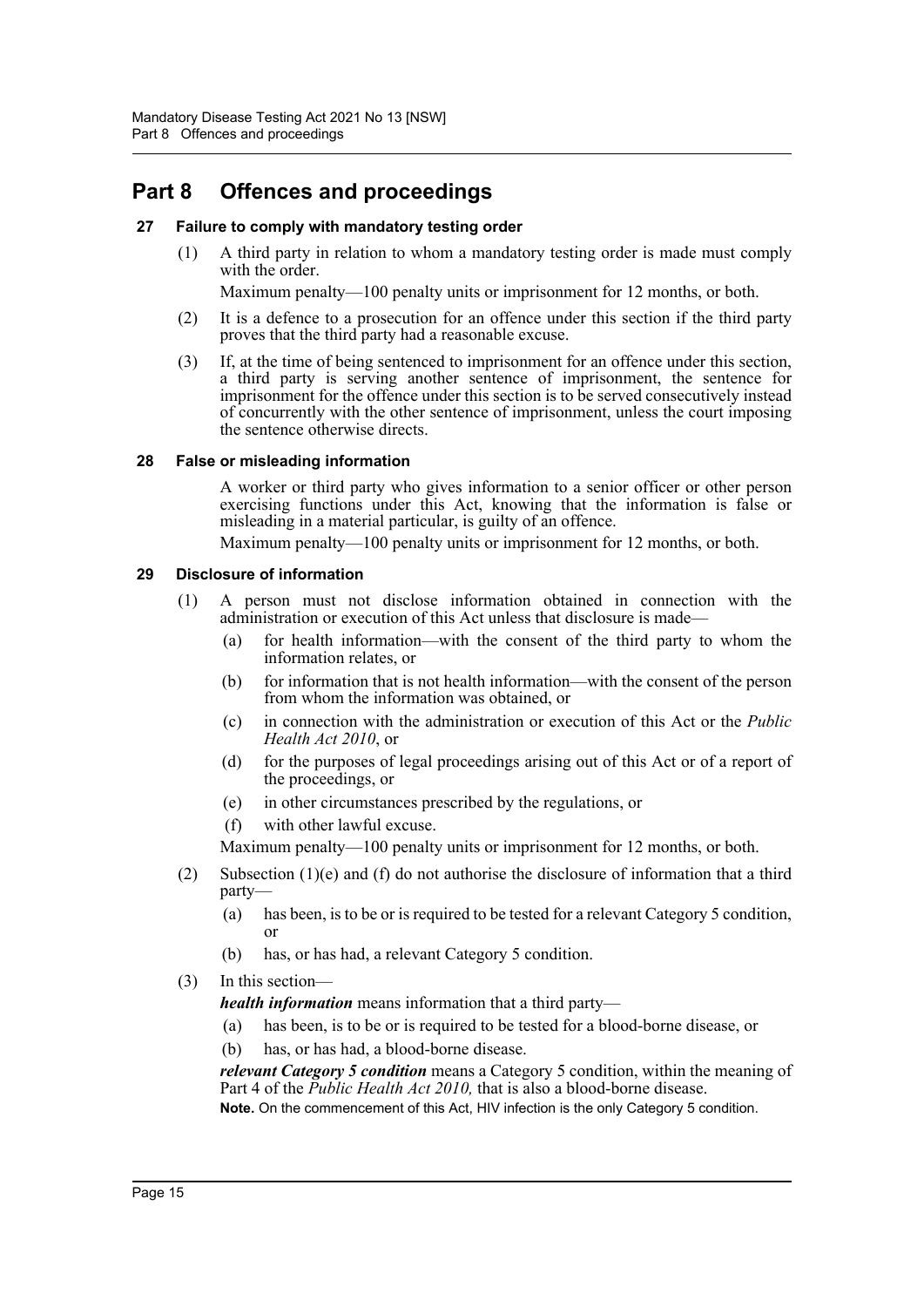#### <span id="page-17-0"></span>**30 Proceedings for offences**

Proceedings for an offence under this Act are to be dealt with summarily before the Local Court.

#### <span id="page-17-1"></span>**31 Evidence not admissible in proceedings against third party**

- (1) Evidence of the following is not admissible in proceedings against a third party—
	- (a) information given or documents produced for the purposes of an application for a mandatory testing order or the determination of the application,
	- (b) a third party's blood test results under a mandatory testing order,
	- (c) a blood sample obtained from a third party under a mandatory testing order,
	- (d) information derived from a blood sample obtained from a third party under a mandatory testing order.
- (2) This section does not apply to criminal proceedings against a third party for an offence under section 27 or 28.
- (3) Evidence referred to in subsection (1) may not be used as a ground on which a search warrant may be issued under an Act or law.
- (4) In this section *third party* includes a third party in relation to whom an application for a mandatory testing order was made and refused.

#### <span id="page-17-2"></span>**32 Personal liability and professional standards**

- (1) A person is not personally subject to civil liability for anything done—
	- (a) in good faith, and
	- (b) for the purpose of exercising functions under this Act.
- (2) The civil liability instead attaches to the Crown.
- (3) A person, including a police officer or correctional officer, is not personally subject to criminal liability for anything properly and necessarily done—
	- (a) in good faith, and
	- (b) for the purpose of taking blood, or helping another person to take blood, from a third party under a mandatory testing order.
- (4) Subsection (3) applies only if the person believed on reasonable grounds that the taking of blood from the third party was authorised by a mandatory testing order.
- (5) A person is not taken to have breached professional etiquette or ethics or departed from accepted standards of professional conduct for anything done—
	- (a) in good faith, and
	- (b) for the purpose of exercising functions under this Act.
- (6) In this section *civil liability* includes action, claim or demand. *done* includes omitted to be done. **Note.** This section does not provide protection for anything done maliciously or recklessly.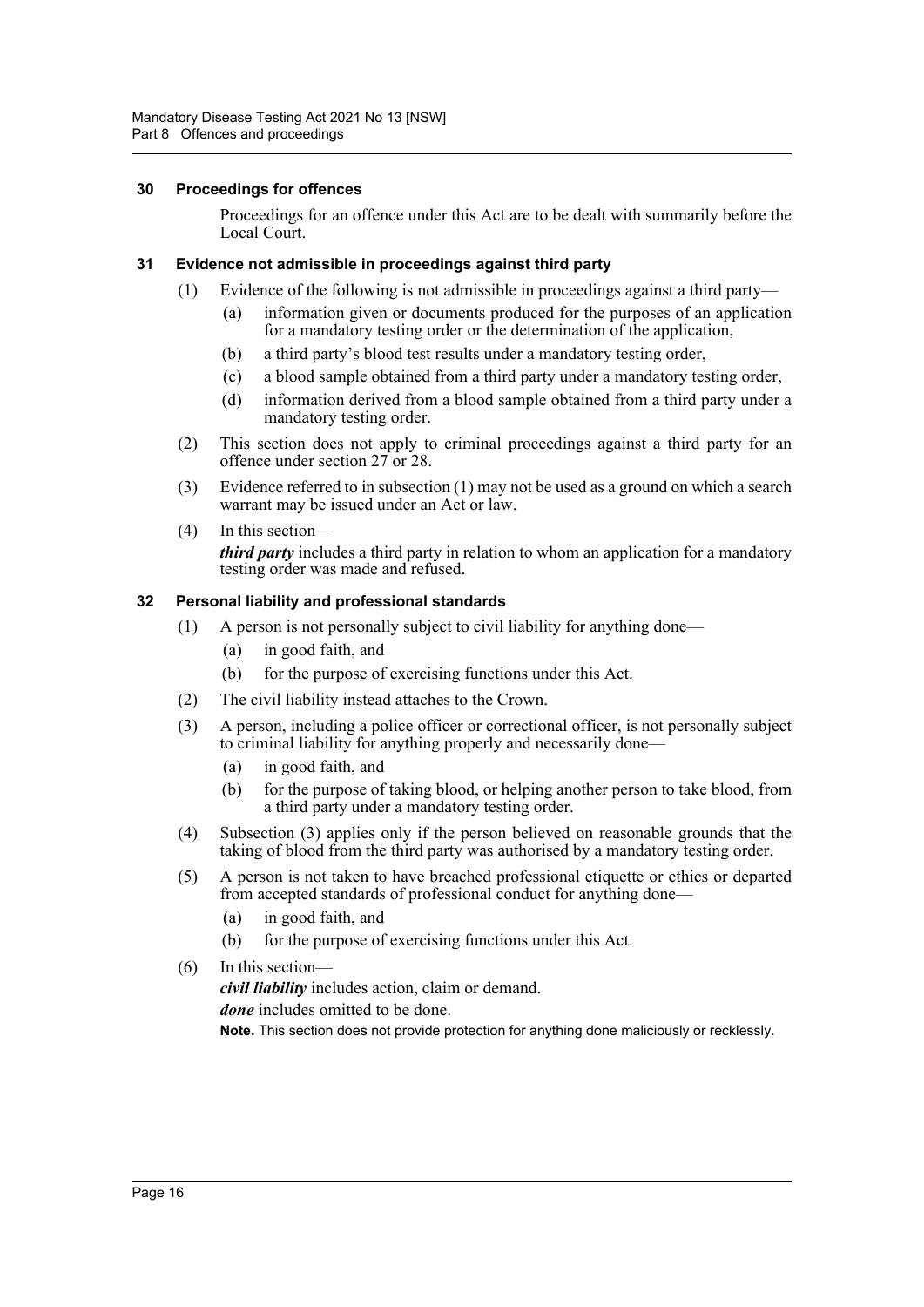## <span id="page-18-0"></span>**Part 9 Administration**

#### <span id="page-18-1"></span>**33 Guidelines**

- (1) The Chief Health Officer is to issue guidelines to assist the following—
	- (a) senior officers exercising functions under this Act,
	- (b) relevant medical practitioners who may consult with workers for the purposes of section 9,
	- (c) persons taking blood from third parties under a mandatory testing order.
- (2) Without limiting subsection (1), the guidelines may contain the following—
	- (a) information about how blood-borne diseases are transmitted and the minimisation of risks of infection and onward transmission,
	- (b) information about the prevention, diagnosis and treatment of blood-borne diseases,
	- (c) advice and information to be given to a third party providing blood under a mandatory testing order.
- (3) Before issuing guidelines, the Chief Health Officer is to consult with the following—
	- (a) the Secretary,
	- (b) the Commissioner of Police,
	- (c) the Commissioner of Corrective Services,
	- (d) the Commissioner of Fire and Rescue NSW,
	- (e) the Commissioner of the State Emergency Service,
	- (f) the Commissioner of the NSW Rural Fire Service.
- (4) The guidelines are to be made publicly available.
- (5) Despite section 2, this Act does not have effect until guidelines are issued by the Chief Health Officer and made publicly available.

#### <span id="page-18-2"></span>**34 Costs**

- (1) Costs incurred under this Act in relation to an application for a mandatory testing order or the carrying out of a mandatory testing order are payable by the funding provider for the worker concerned, including the following—
	- (a) the cost to the worker of the consultation with a relevant medical practitioner under section 9,
	- (b) the reasonable travel costs and expenses incurred by the worker in attending the consultation,
	- (c) the cost to the third party of complying with the order,
	- (d) the reasonable travel costs and expenses incurred by the third party in complying with the order,
	- (e) the cost of testing a third party's blood for blood-borne diseases in a pathology laboratory accredited by the National Association of Testing Authorities,
	- (f) other costs prescribed by the regulations.
- (2) The regulations may make provision for and with respect to the payment of costs incurred under this Act in relation to applications for mandatory testing orders and the carrying out of mandatory testing orders.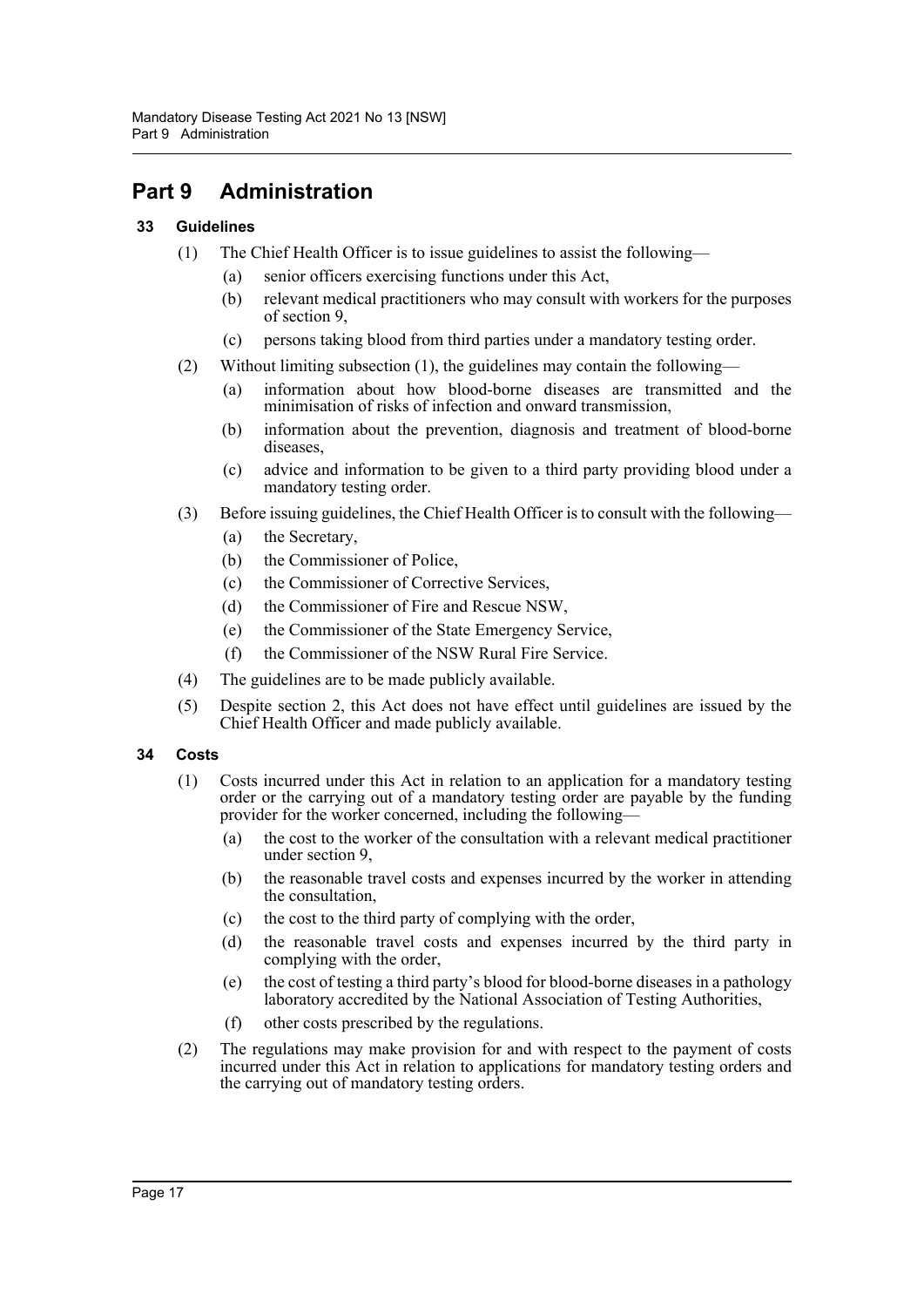#### <span id="page-19-0"></span>**35 Delegation**

- (1) A senior officer may, in accordance with the regulations, delegate a function of the senior officer under this Act, other than this power of delegation, to a person of a class prescribed by the regulations.
- (2) The Chief Health Officer may delegate a function of the Chief Health Officer under this Act, other than this power of delegation, to a person of a class prescribed by the regulations.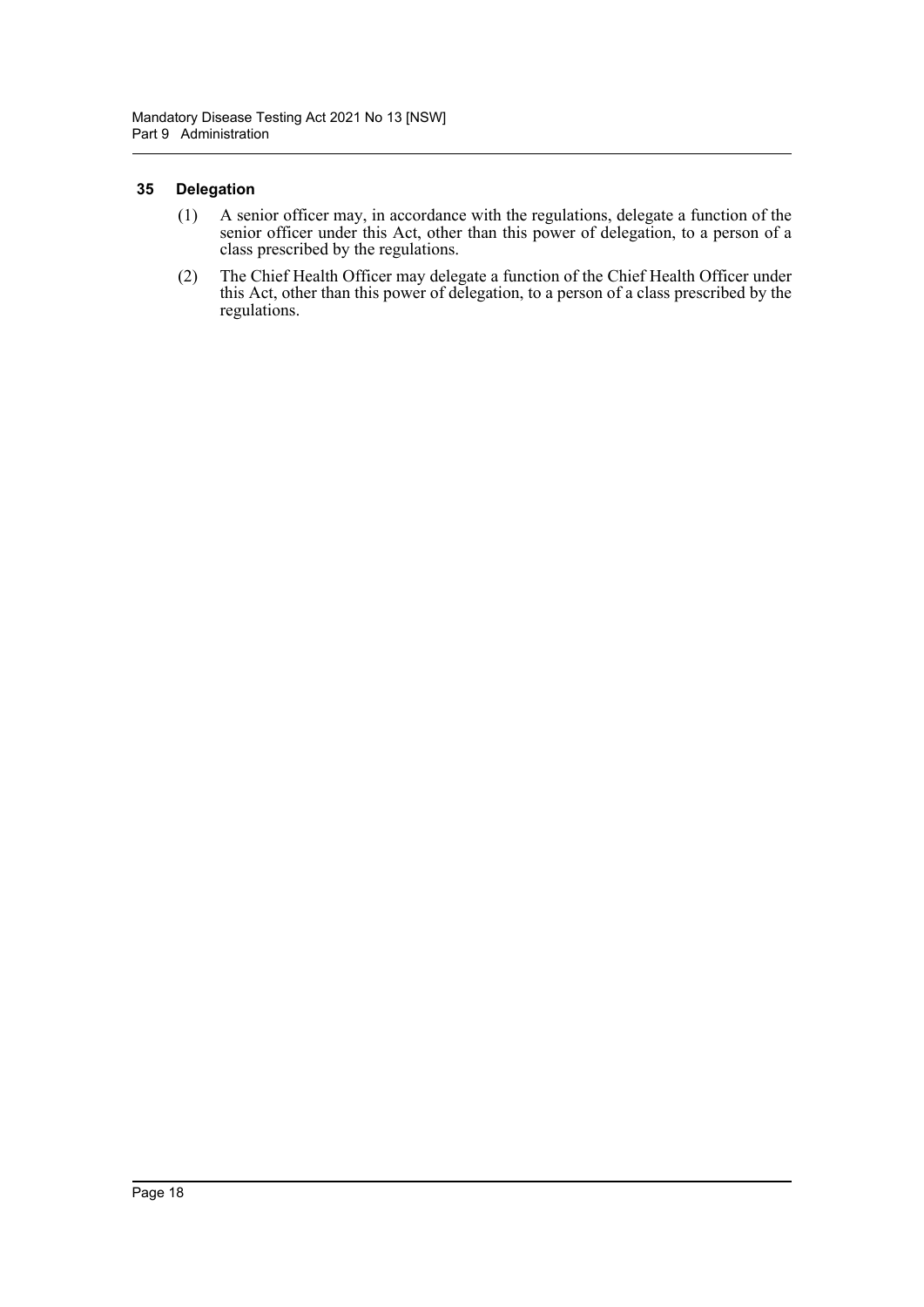### <span id="page-20-0"></span>**Part 10 Miscellaneous**

#### <span id="page-20-1"></span>**36 Oversight of Act by Ombudsman**

- (1) The Ombudsman is to monitor the operation and administration of this Act, including the exercise of functions conferred on persons or bodies under this Act.
- (2) The Ombudsman is to prepare a report about the monitoring—
	- (a) as soon as practicable after 12 months after the commencement of this section, and
	- (b) every 3 years after the first report.
- (3) The Ombudsman may require the following persons to provide information to the Ombudsman for the purposes of preparing the report—
	- (a) for information relating to an application for a mandatory testing order made by a worker who is a police officer or special constable—the Commissioner of Police,
	- (b) for information relating to an application for a mandatory testing order made by any other worker—the senior officer for the worker.
- (4) Also, the Ombudsman may require a senior officer to provide demographic information about third parties subject to orders and applications for orders.
- (5) A report is to be tabled in each House of Parliament as soon as practicable after the report is prepared.

#### <span id="page-20-2"></span>**37 Review of Act**

- (1) The Minister is to review this Act to determine whether the policy objectives of the Act remain valid and whether the terms of the Act remain appropriate for securing the objectives.
- (2) The review is to be undertaken as soon as possible after the first report by the Ombudsman, as required under section  $36(2)(a)$ , is tabled in each House of Parliament.
- (3) A report on the outcome of the review is to be tabled in each House of Parliament as soon as practicable after the review is undertaken.

#### <span id="page-20-3"></span>**38 Regulations**

- (1) The Governor may make regulations, not inconsistent with this Act, for or with respect to any matter that by this Act is required or permitted to be prescribed or that is necessary or convenient to be prescribed for carrying out or giving effect to this Act.
- (2) Without limiting subsection (1), the regulations may—
	- (a) exclude a class of person from the definition of *worker* in the Dictionary, and
	- (b) make provision for or with respect to the practice and procedure for applications for, and the conduct of, reviews by the Chief Health Officer under Part 7.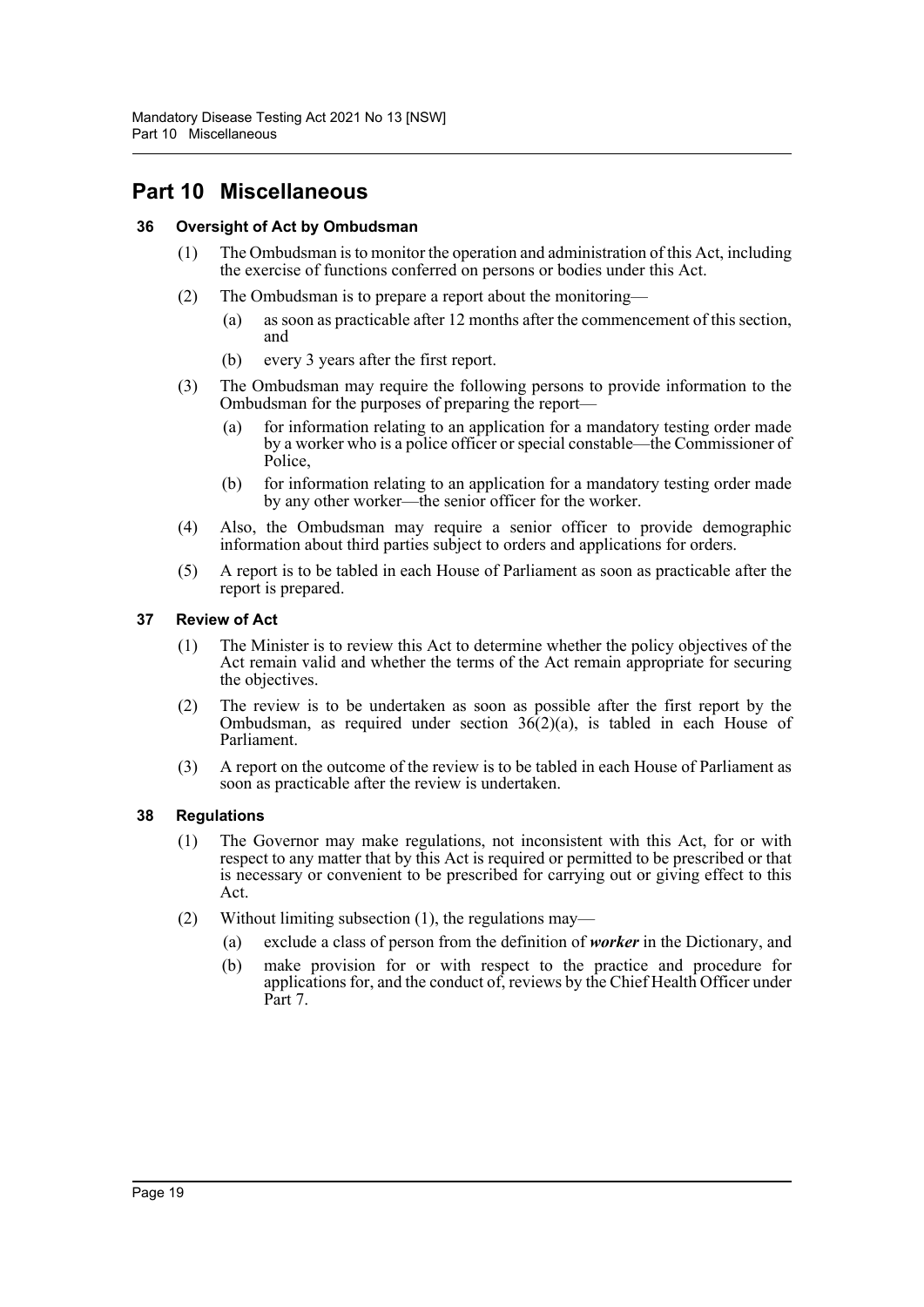### <span id="page-21-0"></span>**Schedule 1 Savings, transitional and other provisions**

#### **1 Regulations**

- (1) The regulations may contain provisions of a savings or transitional nature consequent on the enactment of this Act or an Act that amends this Act (the *relevant enactment*).
- (2) A regulation made under this clause may, if the regulation so provides, take effect from the date of assent to the Act concerned or a later date.
- (3) To the extent to which a regulation made under this clause takes effect from a date that is earlier than the date of its publication on the NSW legislation website, the regulation does not operate so as—
	- (a) to affect, in a manner prejudicial to a person (other than the State or an authority of the State), the rights of that person existing before the date of its publication, or
	- (b) to impose liabilities on a person (other than the State or an authority of the State) in respect of anything done or omitted to be done before the date of its publication.
- (4) A regulation made under this clause is repealed 2 years after the relevant enactment.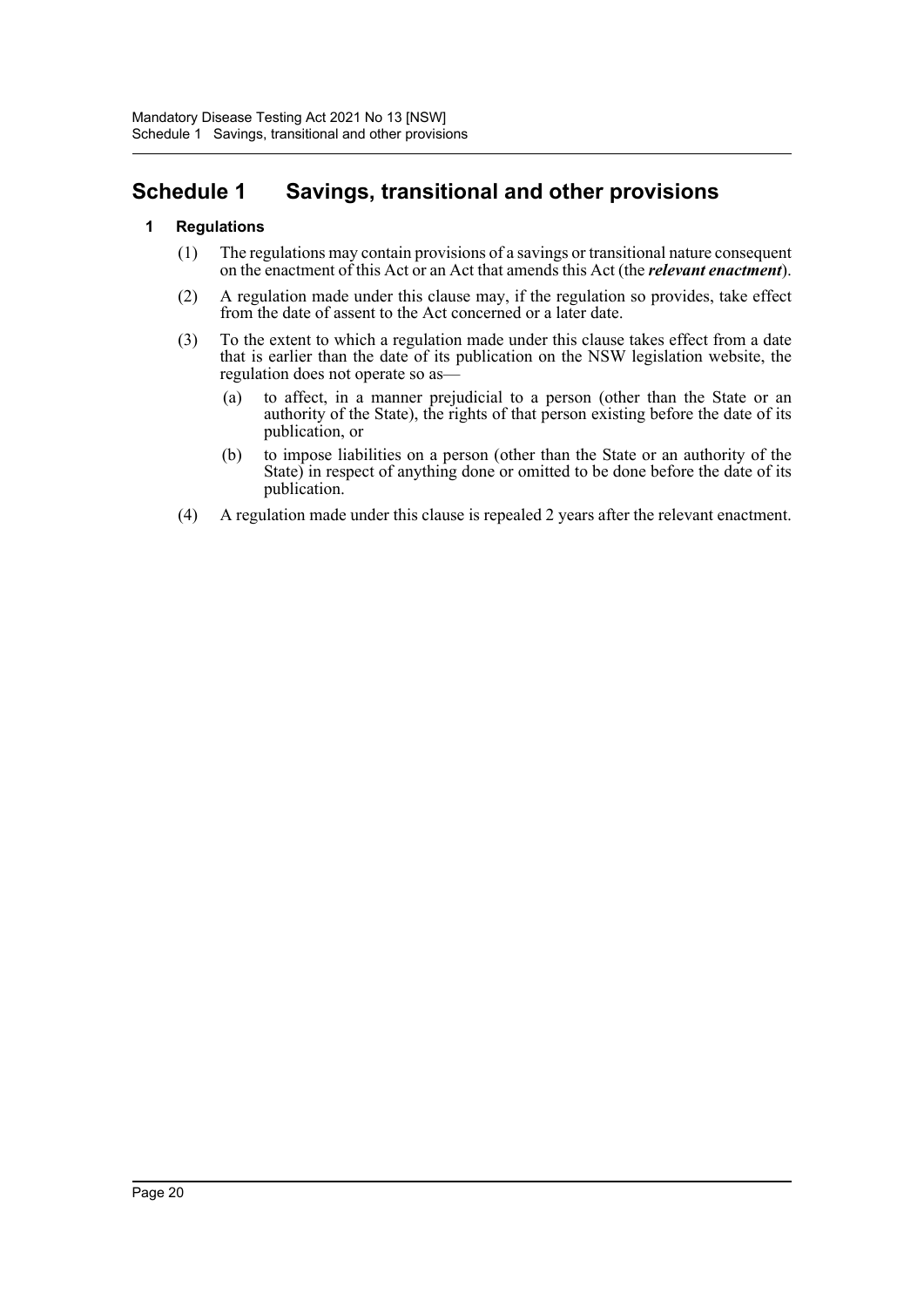## <span id="page-22-0"></span>**Schedule 2 Amendment of other legislation**

### **2.1 Crimes (Sentencing Procedure) Act 1999 No 92**

#### **Section 58 Limitation on consecutive sentences imposed by Local Court**

Insert after section 58(3A)—

(3B) This section does not apply if the new sentence relates to an offence against the *Mandatory Disease Testing Act 2021*.

### **2.2 Mandatory Disease Testing Act 2021**

#### **Dictionary**

Omit "is suffering from a mental illness or mental condition, or is cognitively impaired, within the meaning of the *Mental Health (Forensic Provisions) Act 1990*, which<sup>3</sup> from paragraph (b) of the definition of *vulnerable third party*.

Insert instead "has a mental health impairment or cognitive impairment, within the meaning of the *Mental Health and Cognitive Impairment Forensic Provisions Act 2020*, that".

### **2.3 Public Health Act 2010 No 127**

#### **Section 56 Protection of patient's identity**

Insert after section  $56(4)(f)$ —

(f1) in accordance with the *Mandatory Disease Testing Act 2021*, or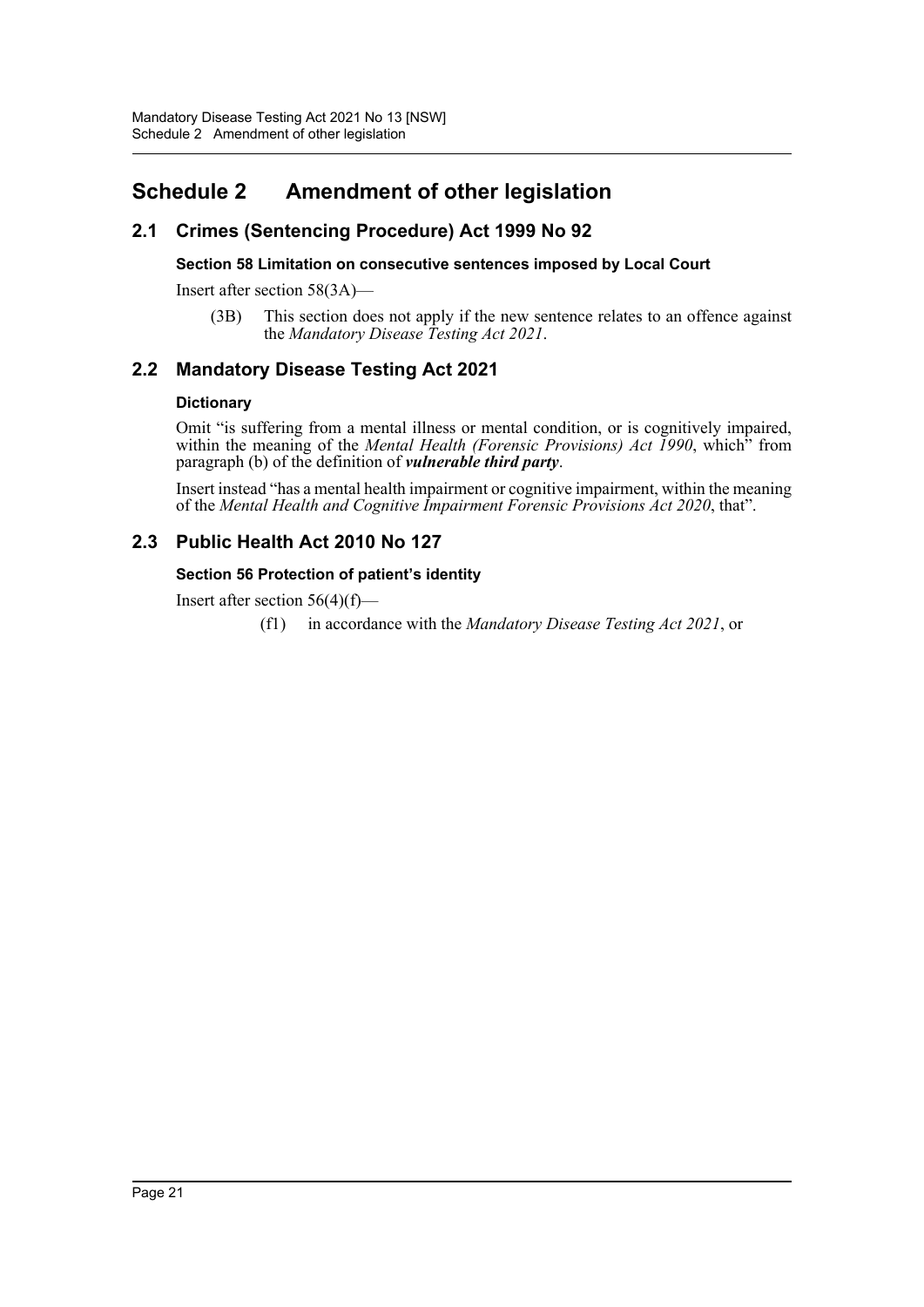# <span id="page-23-0"></span>**Dictionary**

section 4

*blood-borne disease* means HIV infection, Hepatitis B, Hepatitis C or other blood-borne disease prescribed by the regulations.

*bodily fluid* means blood, faeces, saliva, semen or other bodily fluid or substance prescribed by the regulations.

*business day* means a day that is not a Saturday, Sunday or public holiday.

*Chief Health Officer* means the Chief Health Officer of the Ministry of Health.

*correctional officer* has the same meaning as in the *Crimes (Administration of Sentences) Act 1999*.

*Court* means the following—

- (a) for an application for a mandatory testing order that relates to a third party who is under 18 years of age—the Children's Court,
- (b) for other applications—the Local Court.

*detained third party* means a third party who is—

- (a) in police custody, or
- (b) an inmate within the meaning of the *Crimes (Administration of Sentences) Act 1999*.
- *function* includes a power, authority or duty, and *exercise* a function includes perform a duty.

*funding provider* for a worker means the funding provider specified for the worker in the Table at the end of this Dictionary.

*guardian* has the same meaning as in the *Guardianship Act 1987*.

*Health Secretary* means the Secretary of the Ministry of Health.

#### *mandatory testing order*—see section 5.

*parent* of a child means a person who has parental responsibility for the child.

*parental responsibility*, in relation to a child, means all the duties, powers, responsibilities and authority that, by law, parents have in relation to their children.

*quarter* means a period of 3 months ending on 31 March, 30 June, 30 September or 31 December. *relevant medical practitioner* means—

- (a) a medical practitioner with qualifications or experience in blood-borne diseases, or
- (b) if a medical practitioner with qualifications or experience in blood-borne diseases is not available at the time the worker requires a consultation under section 9—another medical practitioner.

*Secretary* means the Secretary of the Department of Communities and Justice.

*senior officer* for a worker means the senior officer specified for the worker in the Table at the end of this Dictionary.

*third party*—see section 8.

*vulnerable third party* means a third party who—

- (a) is at least 14 years of age but under 18 years of age, or
- (b) is suffering from a mental illness or mental condition, or is cognitively impaired, within the meaning of the *Mental Health (Forensic Provisions) Act 1990*, which significantly affects the vulnerable third party's capacity to consent to voluntarily provide blood to be tested for blood-borne diseases.

*worker* means a worker specified in the Table at the end of this Dictionary.

**Note.** Section 38(2)(a) enables the regulations to exclude a class of persons from the definition of *worker*.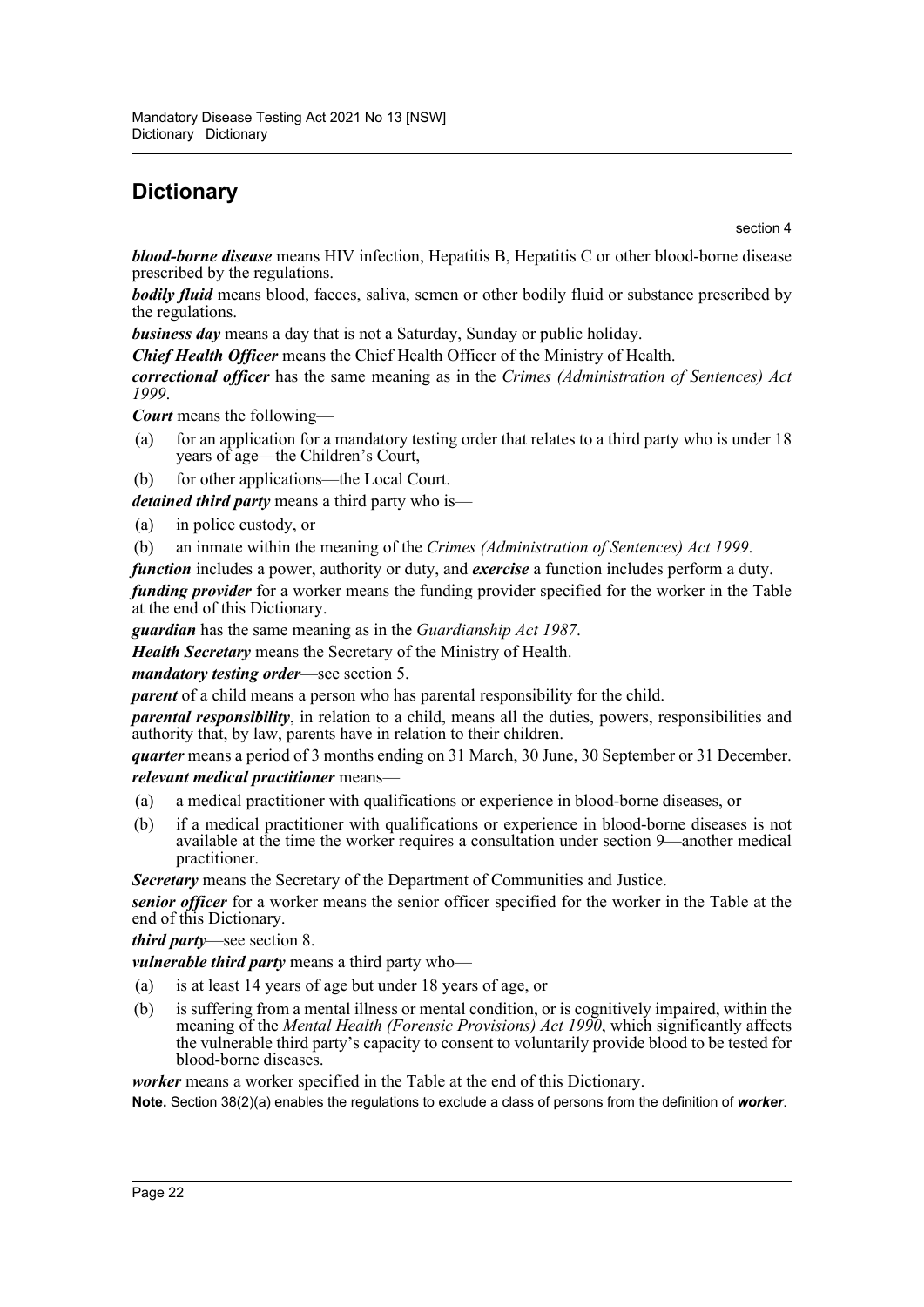| Worker                                                                                                                                                                                                                                    | <b>Senior officer</b>                                 | <b>Funding provider</b>                                                                                                                       |
|-------------------------------------------------------------------------------------------------------------------------------------------------------------------------------------------------------------------------------------------|-------------------------------------------------------|-----------------------------------------------------------------------------------------------------------------------------------------------|
| Member of NSW Police Force                                                                                                                                                                                                                | Police officer of the rank of<br>inspector or above   | Commissioner of Police                                                                                                                        |
| Special constable employed under Part 6A of Police officer of the rank of<br>the <i>Police Act 1990</i>                                                                                                                                   | inspector or above                                    | Commissioner of Police                                                                                                                        |
| <b>Commissioner of Corrective Services</b>                                                                                                                                                                                                | Secretary                                             | Secretary                                                                                                                                     |
| Correctional officer                                                                                                                                                                                                                      | Commissioner of Corrective<br><b>Services</b>         | Secretary                                                                                                                                     |
| Community corrections officer within the<br>meaning of the Crimes (Administration of<br>Sentences) Act 1999                                                                                                                               | Commissioner of Corrective<br><b>Services</b>         | Secretary                                                                                                                                     |
| Person employed in the Public Service or<br>otherwise engaged to provide services<br>directly to offenders within the meaning of<br>the Crimes (Administration of Sentences) Act<br>1999                                                  | Commissioner of Corrective<br>Services                | Secretary                                                                                                                                     |
| Person employed at a managed correctional<br>centre, within the meaning of the Crimes<br>(Administration of Sentences) Act 1999, or<br>otherwise engaged to provide services<br>directly to offenders at a managed<br>correctional centre | Governor of the managed<br>correctional centre        | Management company<br>within the meaning of the<br>Crimes (Administration<br>of Sentences) Act 1999<br>for the managed<br>correctional centre |
| Juvenile justice officer within the meaning of Secretary<br>the Children (Detention Centres) Act 1987                                                                                                                                     |                                                       | Secretary                                                                                                                                     |
| Inspector of Custodial Services                                                                                                                                                                                                           | Secretary                                             | Secretary                                                                                                                                     |
| Member of staff of the Inspector of Custodial Inspector of Custodial Services<br>Services                                                                                                                                                 |                                                       | Secretary                                                                                                                                     |
| Official Visitor under the Crimes<br>(Administration of Sentences) Act 1999 or the<br>Children (Detention Centres) Act 1987                                                                                                               | Inspector of Custodial Services                       | Secretary                                                                                                                                     |
| Person employed in the Public Service as<br>Sheriff or a sheriff's officer                                                                                                                                                                | Secretary                                             | Secretary                                                                                                                                     |
| Member of a fire brigade or community fire<br>unit within the meaning of the Fire and<br>Rescue NSW Act 1989                                                                                                                              | Commissioner of Fire and<br><b>Rescue NSW</b>         | Commissioner of Fire<br>and Rescue NSW                                                                                                        |
| Member of staff of Fire and Rescue NSW                                                                                                                                                                                                    | Commissioner of Fire and<br>Rescue NSW                | Commissioner of Fire<br>and Rescue NSW                                                                                                        |
| Member of the NSW State Emergency<br>Service                                                                                                                                                                                              | Commissioner of the State<br><b>Emergency Service</b> | Commissioner of the<br><b>State Emergency Service</b>                                                                                         |
| Member of the NSW Rural Fire Service                                                                                                                                                                                                      | Commissioner of the NSW<br>Rural Fire Service         | Commissioner of the<br>NSW Rural Fire Service                                                                                                 |
| Person employed in the NSW Health Service Health Secretary                                                                                                                                                                                |                                                       | <b>Health Secretary</b>                                                                                                                       |
| Person engaged by a statutory health<br>organisation, within the meaning of the<br>Health Services Act 1997, to enable the<br>organisation to exercise its functions                                                                      | <b>Health Secretary</b>                               | <b>Health Secretary</b>                                                                                                                       |
| Person engaged by a public hospital<br>controlled by the Crown to enable the<br>hospital to exercise its functions                                                                                                                        | <b>Health Secretary</b>                               | <b>Health Secretary</b>                                                                                                                       |

### **Table—Workers, senior officers and funding providers**